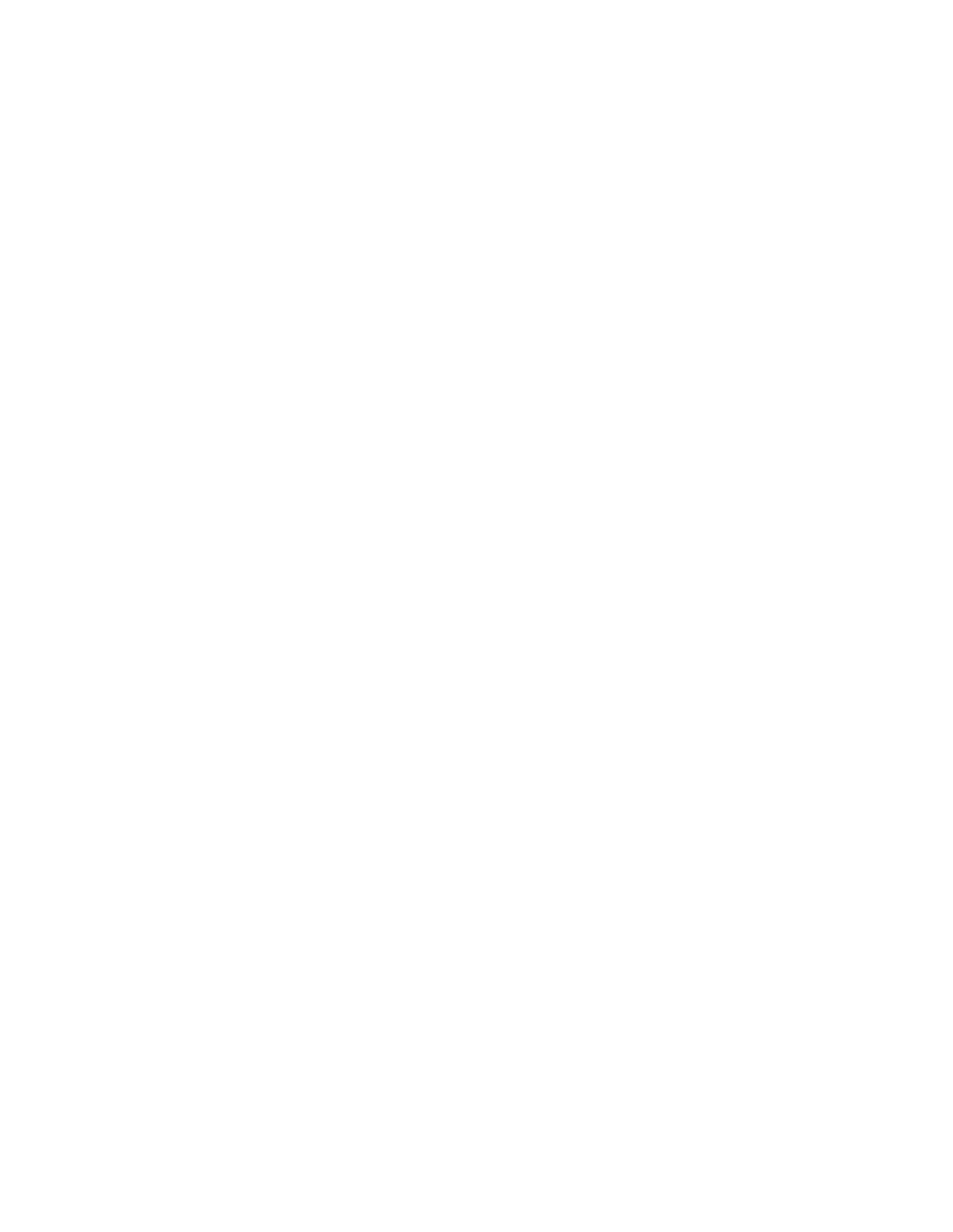# **Identifying and Selecting Evidence-Based Interventions**

**Guidance Document for the Strategic Prevention Framework State Incentive Grant Program**

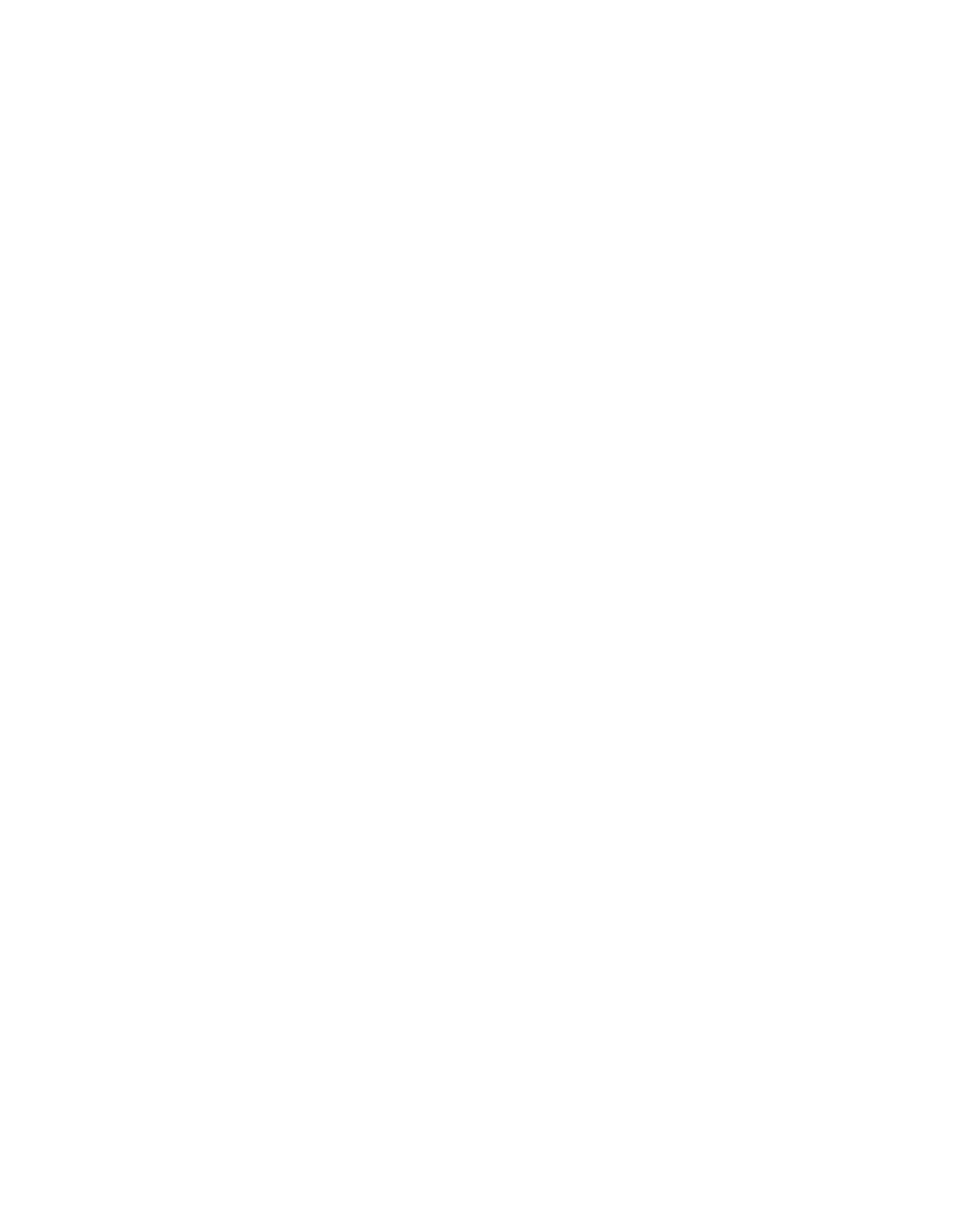## **Contents**

|           | <b>II. SPF Implications for Community Planning to Identify</b><br>and Select Evidence-Based Interventions 5        |
|-----------|--------------------------------------------------------------------------------------------------------------------|
|           | A. Local Needs and Resource Assessment: Key Data Tool to                                                           |
|           | <b>B. The Community Logic Model: Key Conceptual Tool</b>                                                           |
|           |                                                                                                                    |
|           | III. Using the Community Logic Model and Assessment<br>Information to Identify Best Fit Interventions 9            |
|           | A. Establishing Conceptual Fit: Is It Relevant? 9                                                                  |
|           | B. Establishing Practical Fit: Is It Appropriate?  10                                                              |
|           |                                                                                                                    |
|           | IV. Using Public Resources/Review Processes to Identify<br><b>Evidence-Based Interventions and Determine Their</b> |
|           |                                                                                                                    |
|           | Evidence-Based Interventions and Evidence Status  12                                                               |
|           | SPF Definitions of Evidence-Based Status  13                                                                       |
|           |                                                                                                                    |
| <b>B.</b> |                                                                                                                    |
|           | <b>Assessing Elements of Evidence Reported in</b>                                                                  |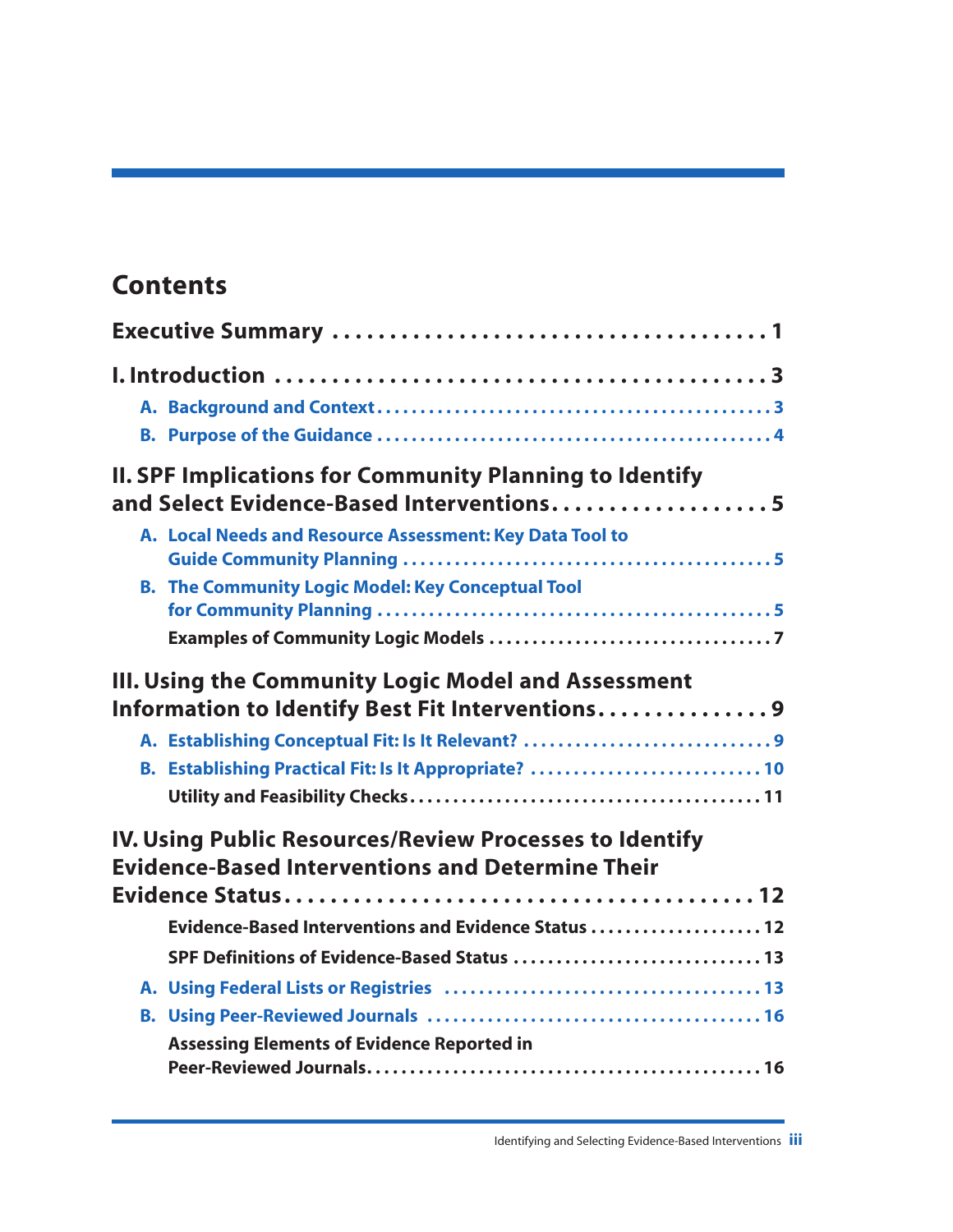| C. Using Guidelines for Documented Evidence of Effectiveness  17 |
|------------------------------------------------------------------|
| SPF SIG Program Guidelines for Documented Effectiveness  18      |
| Examples of Evidence to Support Documented Effectiveness 19      |

| <b>V. Summary Process Description:</b><br>Selecting Best Fit Prevention Interventions21 |  |  |  |
|-----------------------------------------------------------------------------------------|--|--|--|
| VI. SPF SIG Program Guidance: Roles and Expectations  22                                |  |  |  |
|                                                                                         |  |  |  |
|                                                                                         |  |  |  |
|                                                                                         |  |  |  |
|                                                                                         |  |  |  |
|                                                                                         |  |  |  |

## **Table of Figures**

| Figure 1. Community Logic Model, Outcomes-Based Prevention  6       |
|---------------------------------------------------------------------|
| <b>Figure 1A. Community Logic Model for Preventing Alcohol-</b>     |
| Figure 1B. Community Logic Model for Preventing Illicit Drug Use  8 |
| Figure 2. Human Environmental Framework  10                         |
| <b>Figure 3. Process Description: Selecting Best Fit</b>            |
|                                                                     |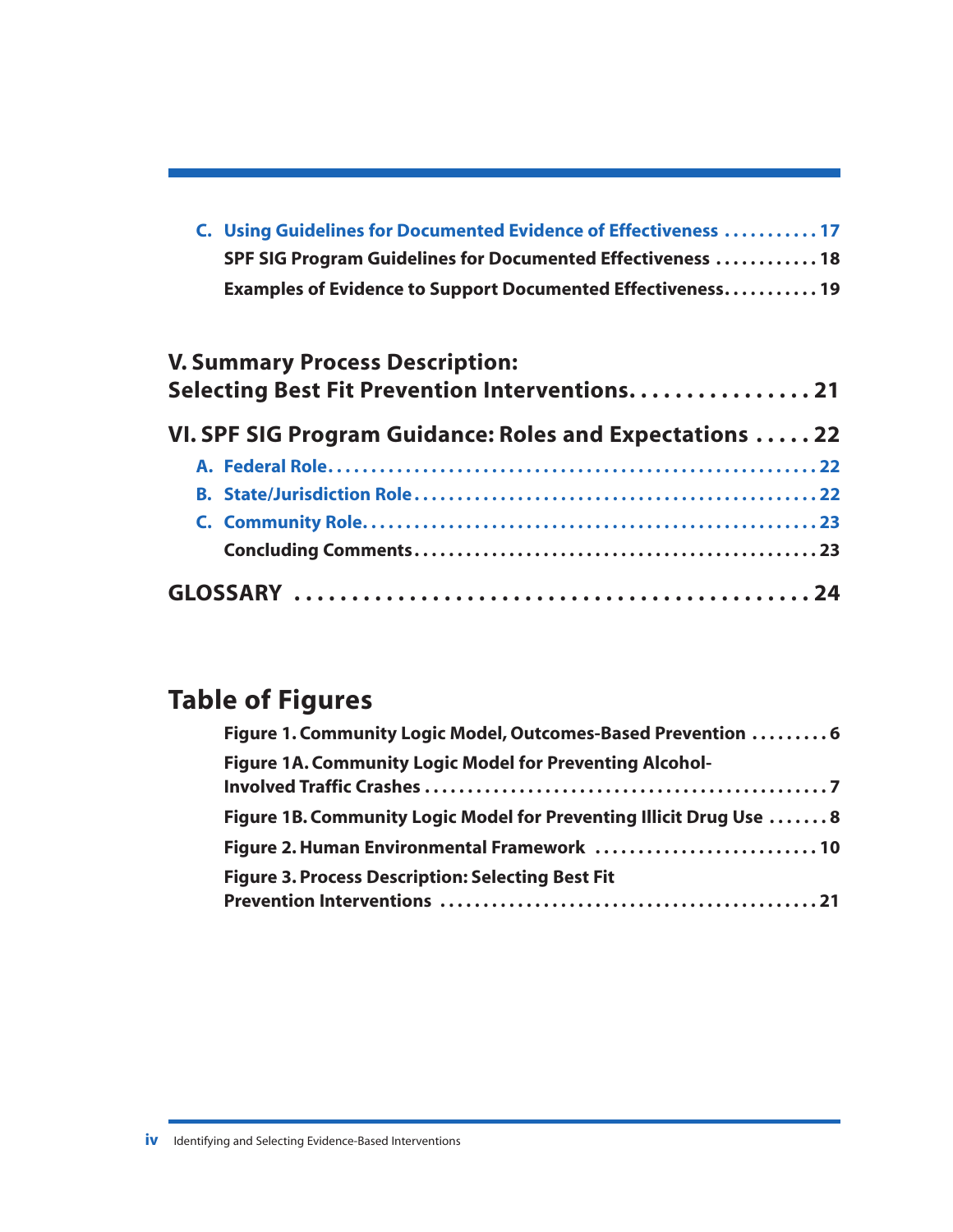## <span id="page-6-0"></span>**Executive Summary**

The purpose of this guidance is to assist State and community planners in applying the Substance Abuse and Mental Health Services Administration's (SAMHSA's) Strategic Prevention Framework (SPF) to identify and select evidence-based interventions that address local needs and reduce substance abuse problems.

**Section I.** Summarizes the five steps of SAMHSA's SPF and sets the stage for selecting evidencebased interventions to include in a comprehensive strategic plan.

**Section II.** Focuses on two analytic tasks included under the SPF: assessing local needs, resources, and readiness to act; and developing a community logic model. Explains the importance of these tasks in community planning to identify the best evidence-based interventions for specific local needs.

**Section III.** Details how prevention planners can apply the community logic model to determine the conceptual fit or relevance of prevention strategies that hold the greatest potential for affecting a substance abuse problem. Also discusses how to examine candidate interventions from the perspective of practical fit or appropriateness for local circumstances, contexts, and populations.

**Section IV.** Discusses the importance of strength of evidence in determining whether specific interventions work. Presents the three definitions of "evidence-based" status provided under the SPF SIG Program and the challenges of using each one to select prevention interventions. The three definitions of "evidence-based" status are as follows:

- •Inclusion in a Federal List or Registry of evidence-based interventions;
- Being reported (with positive effects) in a peer-reviewed journal; or
- Documentation of effectiveness based on the guidelines listed below.

During 2005, SAMHSA/Center for Substance Abuse Prevention (CSAP) convened an Expert Workgroup to develop recommendations for evidence-based programming and guidelines to define documented effectiveness under the SPF SIG Program. Based on the recommendations of the Expert Workgroup, SAMHSA/CSAP recommends three guidelines for evidence—*all of which need to be demonstrated*—to document the effectiveness of complex or innovative interventions developed locally for a specific population and context. Taken together, the evidence guidelines for documented effectiveness are the following:

**Guideline 1:** The intervention is based on a solid theory or theoretical perspective that has been validated by research;

**Guideline 2:** The intervention is supported by a documented body of knowledge—a converging of empirical evidence of effectiveness—generated from similar or related interventions that indicate effectiveness; and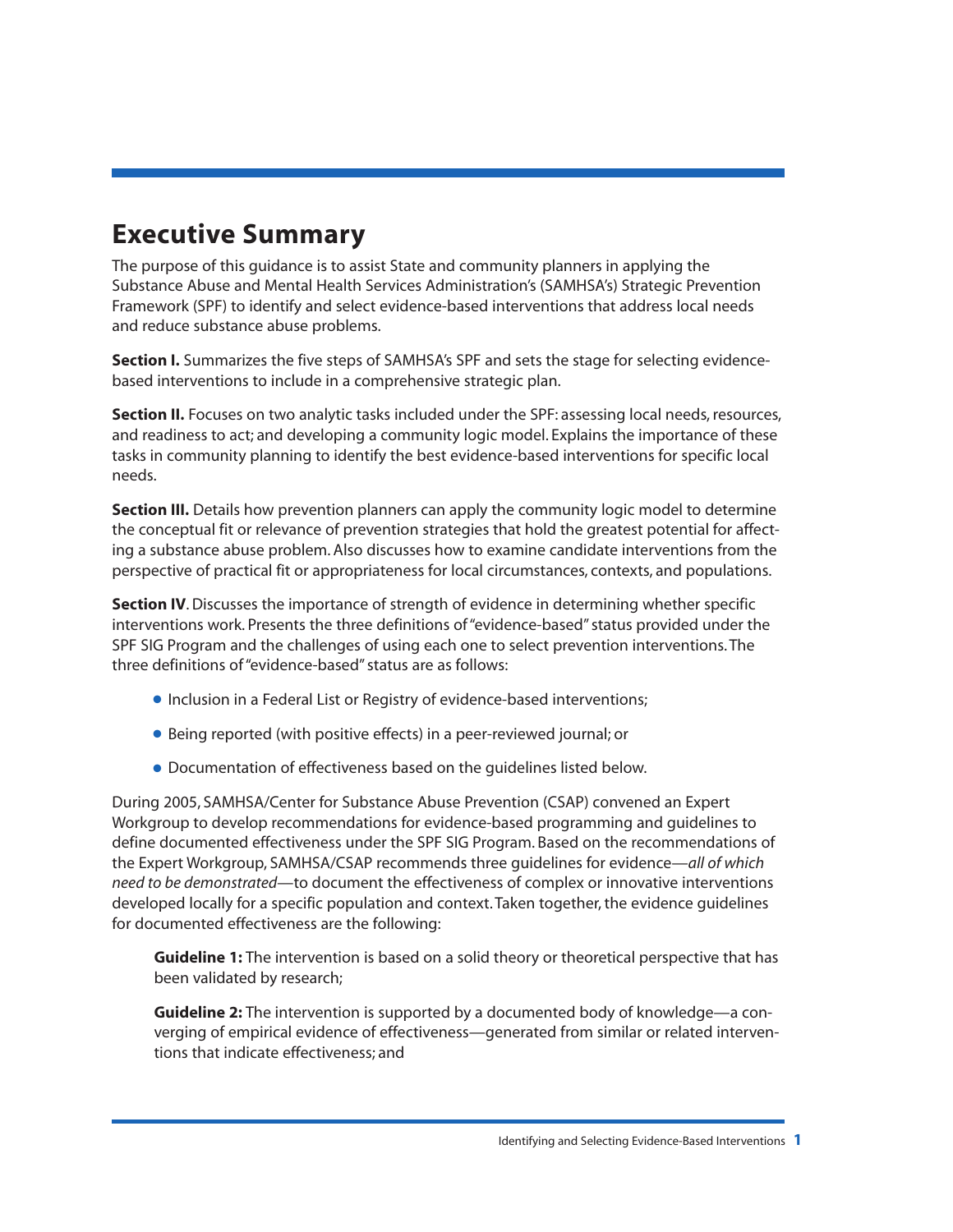**Guideline 3:** The intervention is judged by a consensus among informed experts to be effective based on a combination of theory, research and practice experience." Informed experts" may include key community prevention leaders, and elders or other respected leaders within indigenous cultures.

**Section V.** Summarizes the process of working through three considerations that determine the best fit of interventions to include in comprehensive prevention plans:

- Conceptual fit to the logic model: Is it relevant?
- Practical fit to the community's needs and resources: Is it appropriate?
- Strength of evidence: Is it effective?

**Section VI.** Discusses the respective roles and expectations for SAMHSA/CSAP and SPF SIG States and their subrecipient communities, jurisdictions, and federally recognized tribes and tribal organizations to ensure the identification and selection of best fit evidence-based prevention interventions for each community.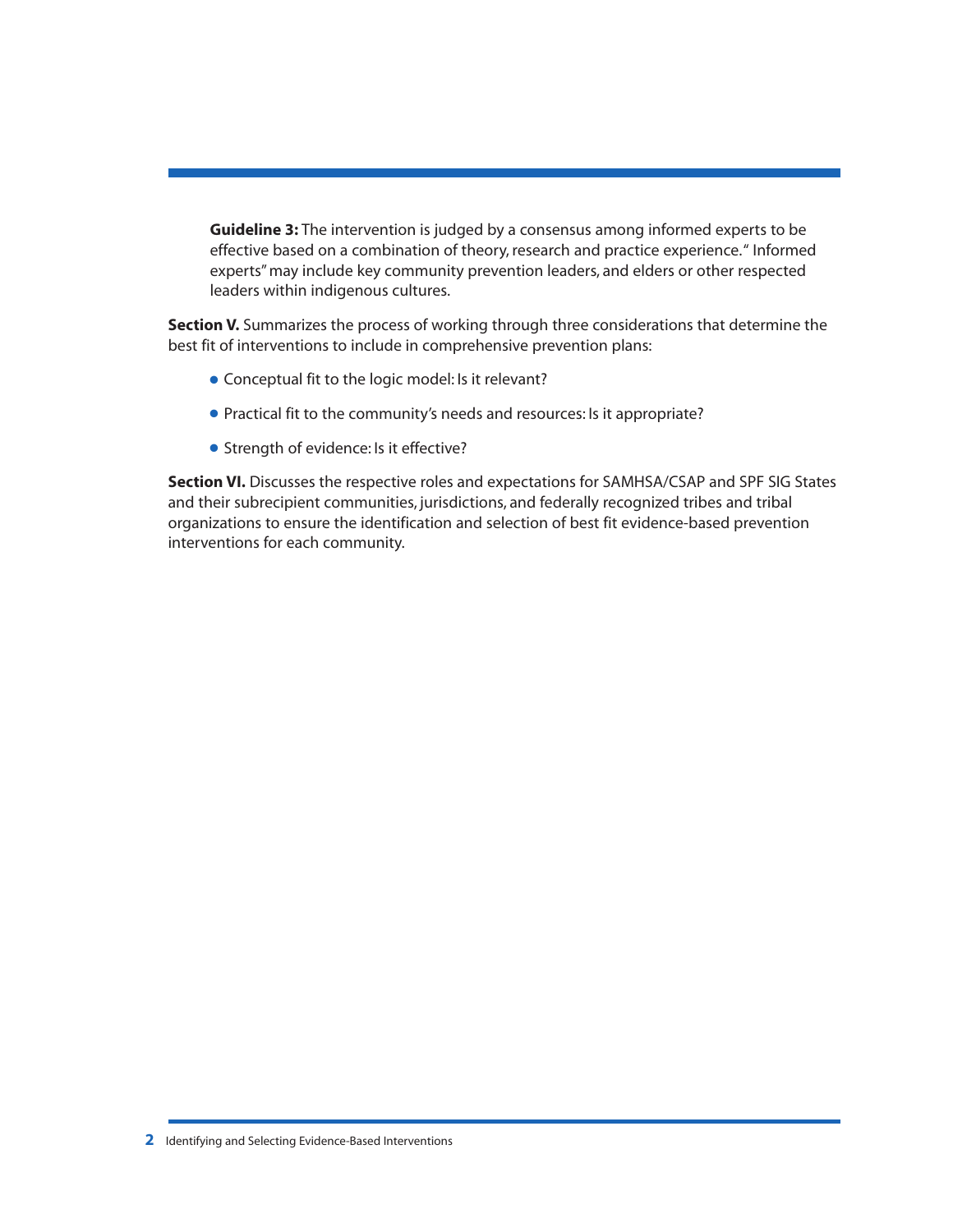## <span id="page-8-0"></span>**I. Introduction**

## **A. Background and Context**

The Substance Abuse and Mental Health Services Administration (SAMHSA) envisions "a life in the community for everyone" and has as its mission "building resilience and facilitating recovery." SAMHSA strives to achieve its mission through programs supported by three goals: accountability, capacity, and effectiveness. The Center for Substance Abuse Prevention (CSAP) helps to create healthy communities. SAMHSA/CSAP helps States to provide resources and assistance to communities so that communities, in turn, can prevent and reduce substance abuse and related problems. SAMHSA/CSAP also provides training, technical assistance, and funds to strengthen the State prevention systems that serve local communities. SAMHSA/CSAP works with States to identify programs, policies, and practices that are known to be effective in preventing and reducing substance abuse and related problems.

All of SAMHSA's mission and goals are driven by strategic planning to align, manage, and account for priority programs and issues across the three Centers. Chief among SAMHSA's priorities is the Strategic Prevention Framework (SPF)—a five-step planning process to guide the work of States and communities in their prevention activities.

- **Step 1.** *Assess population needs (nature of the substance abuse problem, where it occurs, whom it affects, how it is manifested), the resources required to address the problem, and the readiness to act;*
- **Step 2.** *Build capacity at State and community levels to address needs and problems identified in Step 1;*
- **Step 3.** *Develop a comprehensive strategic plan. At the community level, the comprehensive plan articulates a vision for organizing specific prevention programs, policies, and practices to address substance abuse problems locally;*
- **Step 4.** *Implement the evidence-based programs, practices, and policies identified in Step 3; and*
- **Step 5.** *Monitor implementation, evaluate effectiveness, sustain effective activities, and improve or replace those that fail.*

Throughout all five steps, implementers of the SPF must address issues of cultural competence and sustainability. Cultural competence is important for eliminating disparities in services and programs offered to people of diverse racial, ethnic, and linguistic backgrounds, gender and sexual orientations, and those with disabilities. Cultural competence will improve the effectiveness of programs, policies, and practices selected for targeted populations.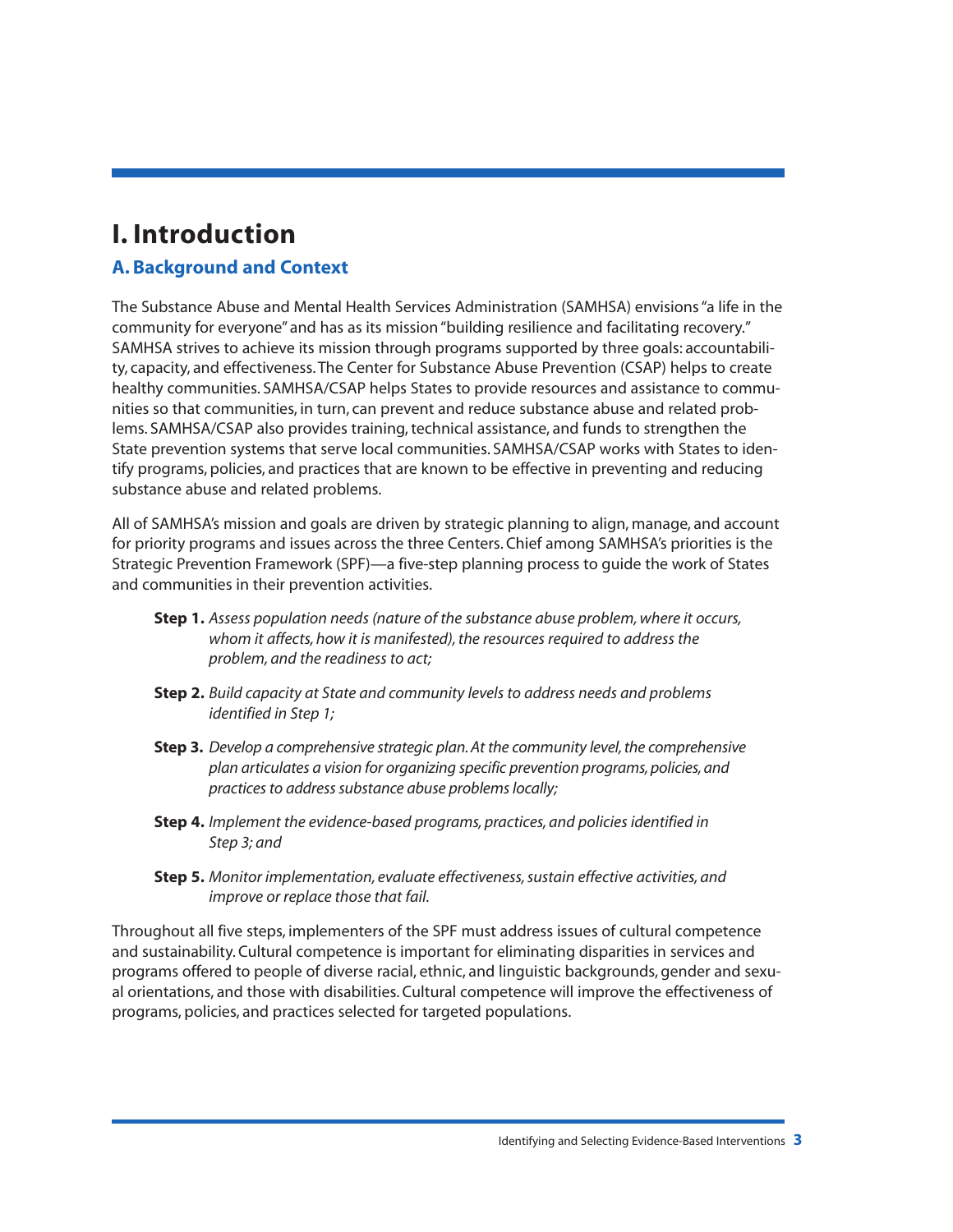<span id="page-9-0"></span>Sustainability of outcomes is a goal established at the outset and addressed throughout each step of the SPF. Prevention planners at both State and local levels need to build systems and institutionalize the practices that will sustain prevention outcomes over time, beyond the life of any specific program.

Under the SPF State Incentive Grant (SIG) Program, prevention planners are specifically required to select and implement evidence-based interventions. SAMHSA/CSAP recognized that this requirement necessitates the availability of a broad array of evidence-based interventions and, further, must allow prevention planners the flexibility to decide which options best fit their local circumstances. To assist the field in meeting this requirement, SAMHSA/CSAP convened an Expert Workgroup during 2005 to develop recommendations and guidelines for selecting evidencebased interventions under the SPF SIG Program.

The Expert Workgroup was composed of nationally-recognized substance abuse prevention experts from a wide spectrum of academic backgrounds and theoretical research perspectives. The guidance presented in this document is grounded in the thinking and recommendations of the SAMHSA/CSAP Expert Workgroup.

### **B. Purpose of the Guidance**

This guidance is directed to prevention planners working through SPF Steps 3 and 4 and to help them successfully select and implement evidence-based interventions. The guidance lays out an analytic process with a few key concepts to apply in selecting interventions that are conceptually and practically fitting and effective.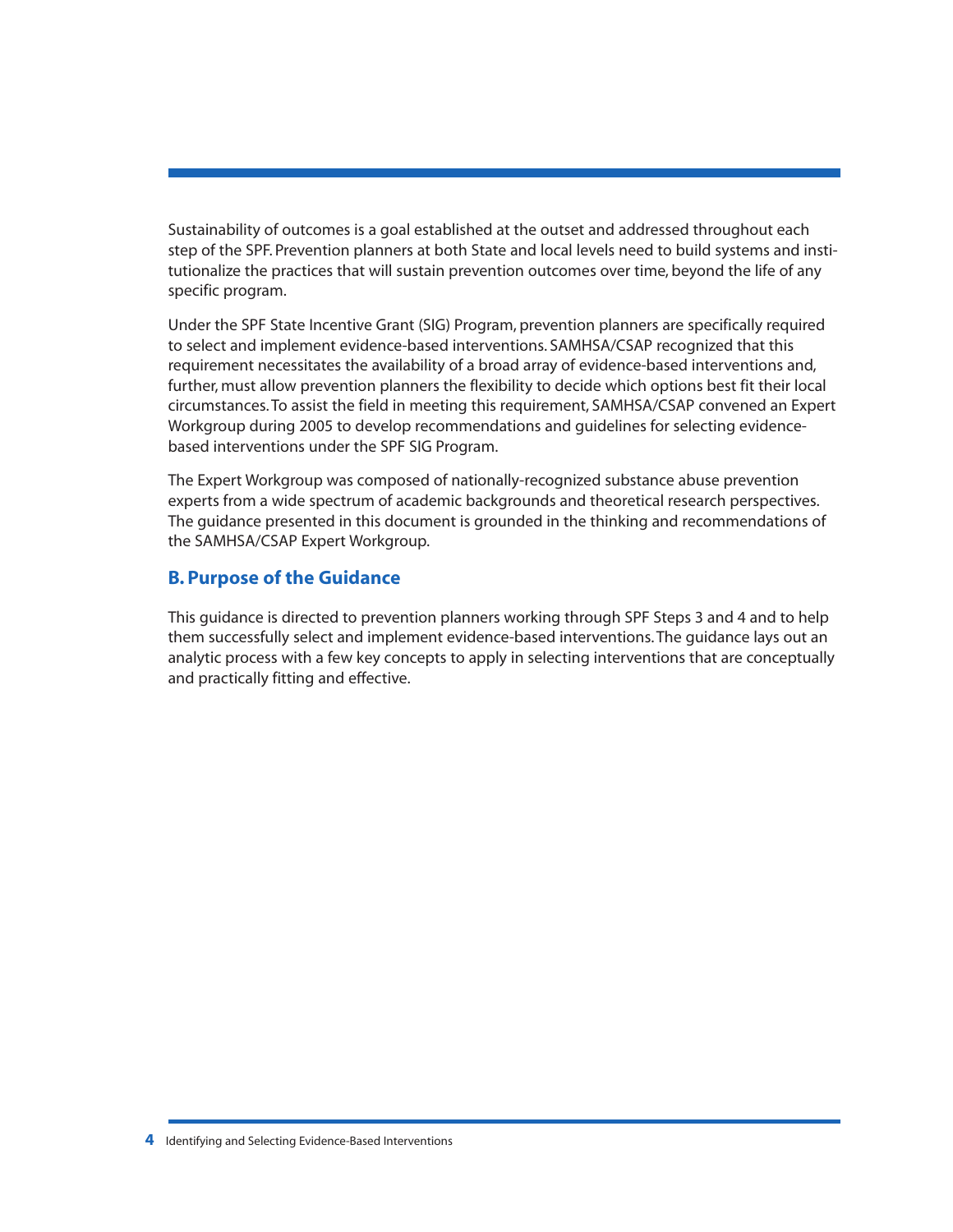## <span id="page-10-0"></span>**II. SPF Implications for Community Planning to Identify and Select Evidence-Based Interventions**

## **A. Local Needs and Resource Assessment: Key Data Tool to Guide Community Planning**

Prevention experts agree that substance abuse problems are usually best addressed locally—at the community level—because they are manifested locally. Yet some prevention approaches may be most effective when implemented on a larger scale, perhaps through a statewide change in laws (e.g., change in the alcohol index for driving under the influence). Experts also agree that substance abuse problems are among the most difficult social problems to prevent or reduce. Substance abuse problems require comprehensive solutions—a variety of intervention approaches directed to multiple opportunities.

The challenge of selecting the optimal mix of strategies is complicated by the limited availability of public resources on evidence-based interventions. In practice, practitioners seeking to reduce substance abuse problems will need to put together their own mix of interventions. The mix of interventions will need to fit the capacity, resources, and readiness of the community and its participating organizations. Some interventions in the comprehensive plan will demonstrate evidence of effectiveness using scientific standards and research methodologies, while others will demonstrate effectiveness based on less standardized or customized assessment. An optimal mix of strategies will combine *complementary and synergistic interventions* drawn from different resources and based on different types of evidence.

The needs and resource assessments in Step 1 will guide development of the comprehensive plan, from profiling the problem/population and the underlying factors/conditions that contribute to the problem, to checking the appropriateness of prevention strategies to include in the plan. *It is crucial to use local data and information to identify effective strategies that fit local capacity, resources, and readiness. However, finding local data is often difficult. Creative approaches to data sources, including the use of proxy measures and information gleaned through focus groups, may be necessary.*

## **B. The Community Logic Model: Key Conceptual Tool for Community Planning**

The community logic model reflects the planning that needs to take place to generate community level change. Building the logic model begins with careful identification or mapping of the local substance abuse problem (and associated patterns of substance use and consequences) to the factors that contribute to them.*Developing the logic model starts with defining the substance abuse problem, not choosing the solutions, that is, the programs, practices, or policies already decided upon by States or communities.*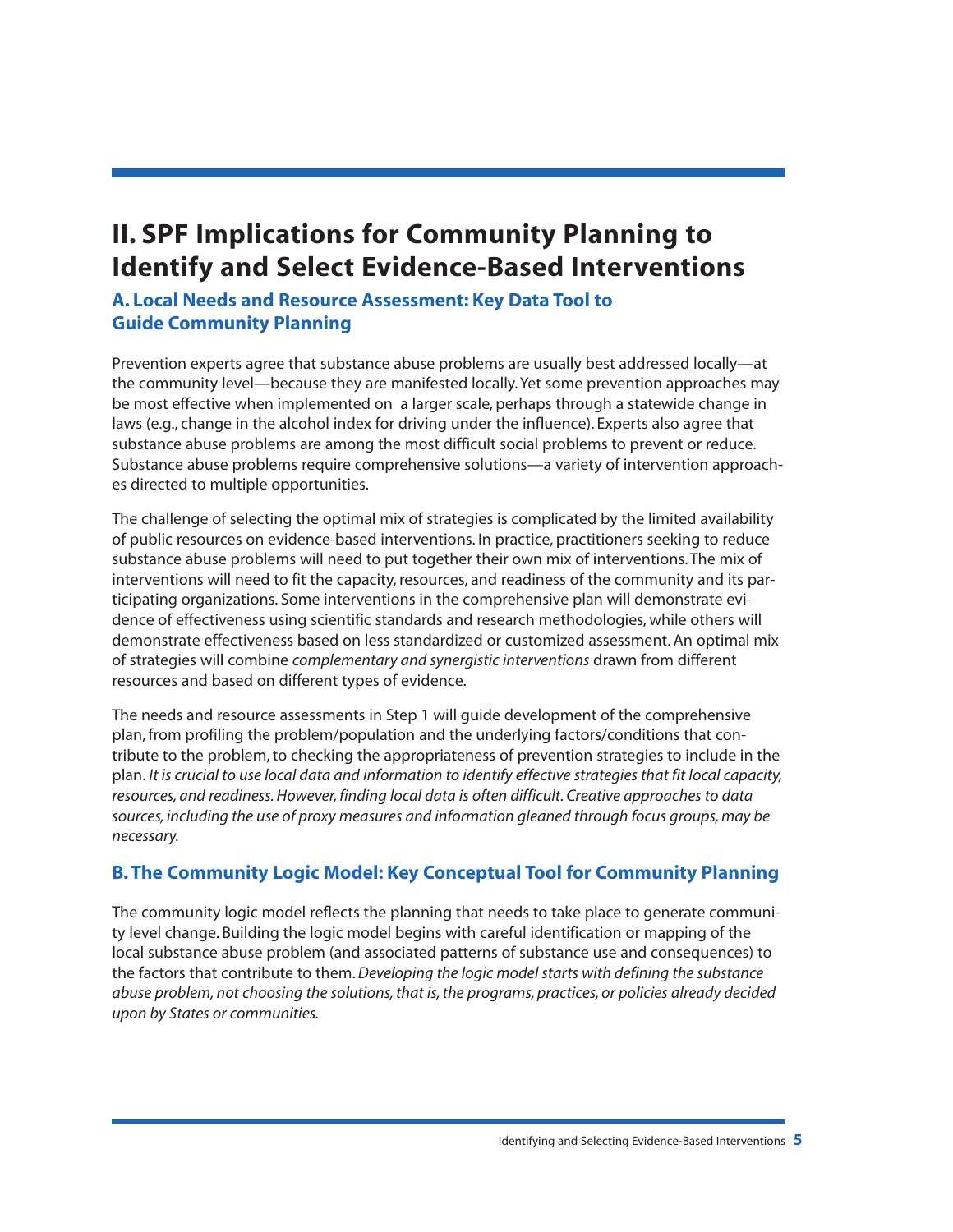<span id="page-11-0"></span>Since comprehensive plans combine a variety of strategies, it is important to understand the relationships between these problems and the factors or conditions that contribute to them. Few substance abuse problems are amenable to change through direct influence or attack. Rather, they are influenced *indirectly* through underlying factors that contribute to the problem and its initiation, escalation, and adverse consequences.

These factors include the following:

- *Risk and protective factors* that present themselves across the course of human development and make individuals and groups either more or less prone to substance abuse in certain social contexts.
- *Contributing conditions* implicated in the development of the problems and consequences associated with substance abuse. Examples may include specific local policies and practices, community realities, or population shifts.

Identifying risk and protective factors is central to determining the most promising strategies programs, practices and policies—for addressing a substance abuse problem and its initiation, progression, frequency/quantity of use, and consequences of use.

Linking the substance abuse problem to the underlying factors, and ultimately to potentially effective prevention strategies, requires analysis and a conceptual tool.The logic model in Figure 1 serves as the *conceptual tool* to map the substance abuse phenomenon and the factors that drive it.



## **Figure 1. Community Logic Model, Outcomes-Based Prevention**

Logic models lay out the community substance abuse problem and the key markers leading to that problem. They represent systematic plans for attacking local problems within a specific context. The community logic model makes explicit the rationale for selecting programs, policies, and practices to address the community's substance abuse problem. Used in this way, the logic model *becomes an important conceptual tool for planning a comprehensive and potentially effective prevention effort.*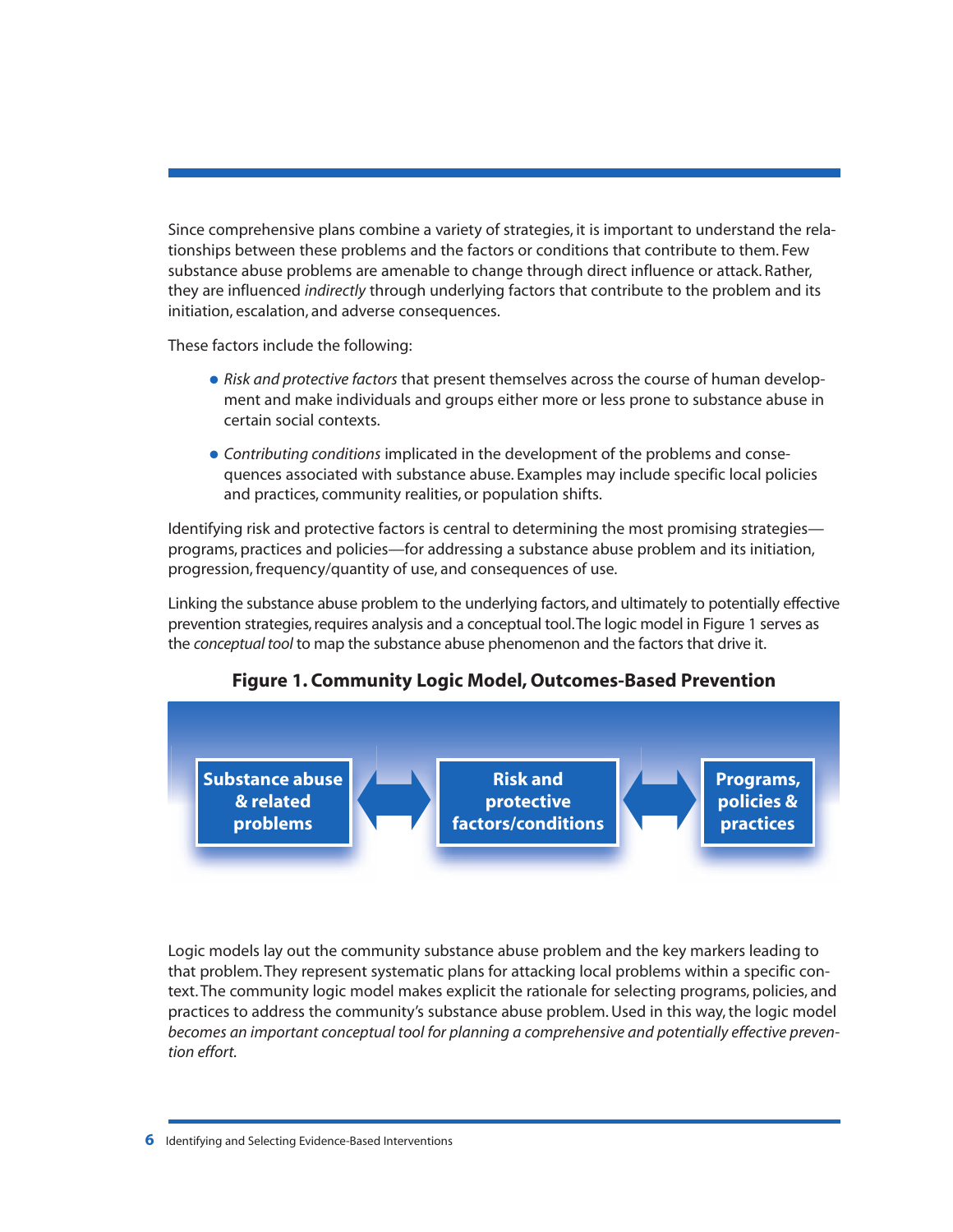### **Examples of Community Logic Models**

The sample community-level logic models in Figures 1A and 1B illustrate the relationships between an identified substance abuse problem or consequence and the salient risk and protective factors/conditions that contribute to the problem. Each risk and protective factor/condition, in turn, highlights an *opportunity—or potential point of entry—for interventions* that can lead to positive outcomes in the targeted problem.

*While different communities may show similar substance abuse problems, the underlying factors that contribute most to them will likely vary from community to community. Communities will tailor the logic model to fit their particular needs, capacities, and readiness to act.*



## <span id="page-12-0"></span>**Figure 1A. Community Logic Model for Preventing Alcohol-Involved Traffic Crashes (15- to 24-year-olds)**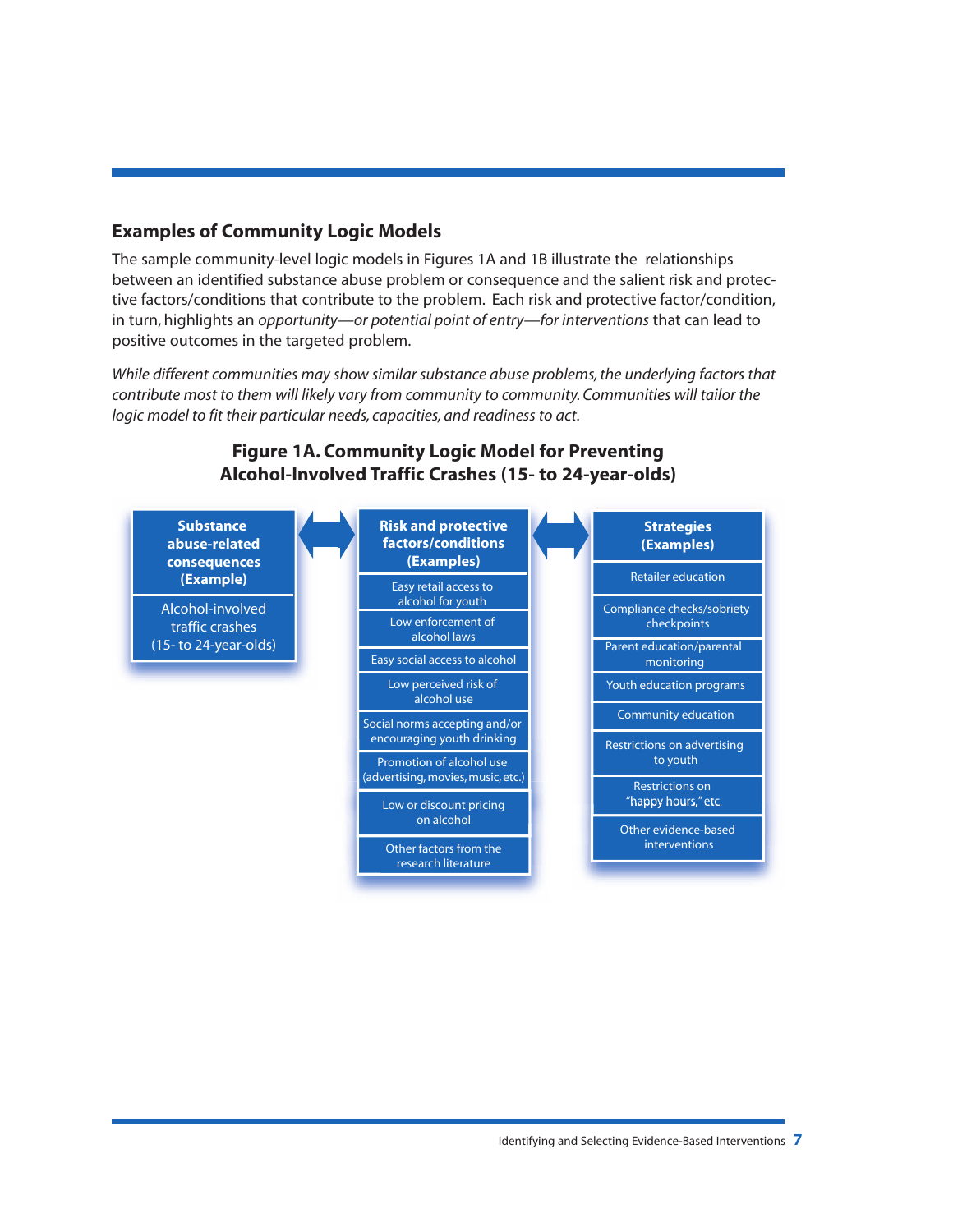

## <span id="page-13-0"></span>**Figure 1B. Community Logic Model for Preventing Illicit Drug Use**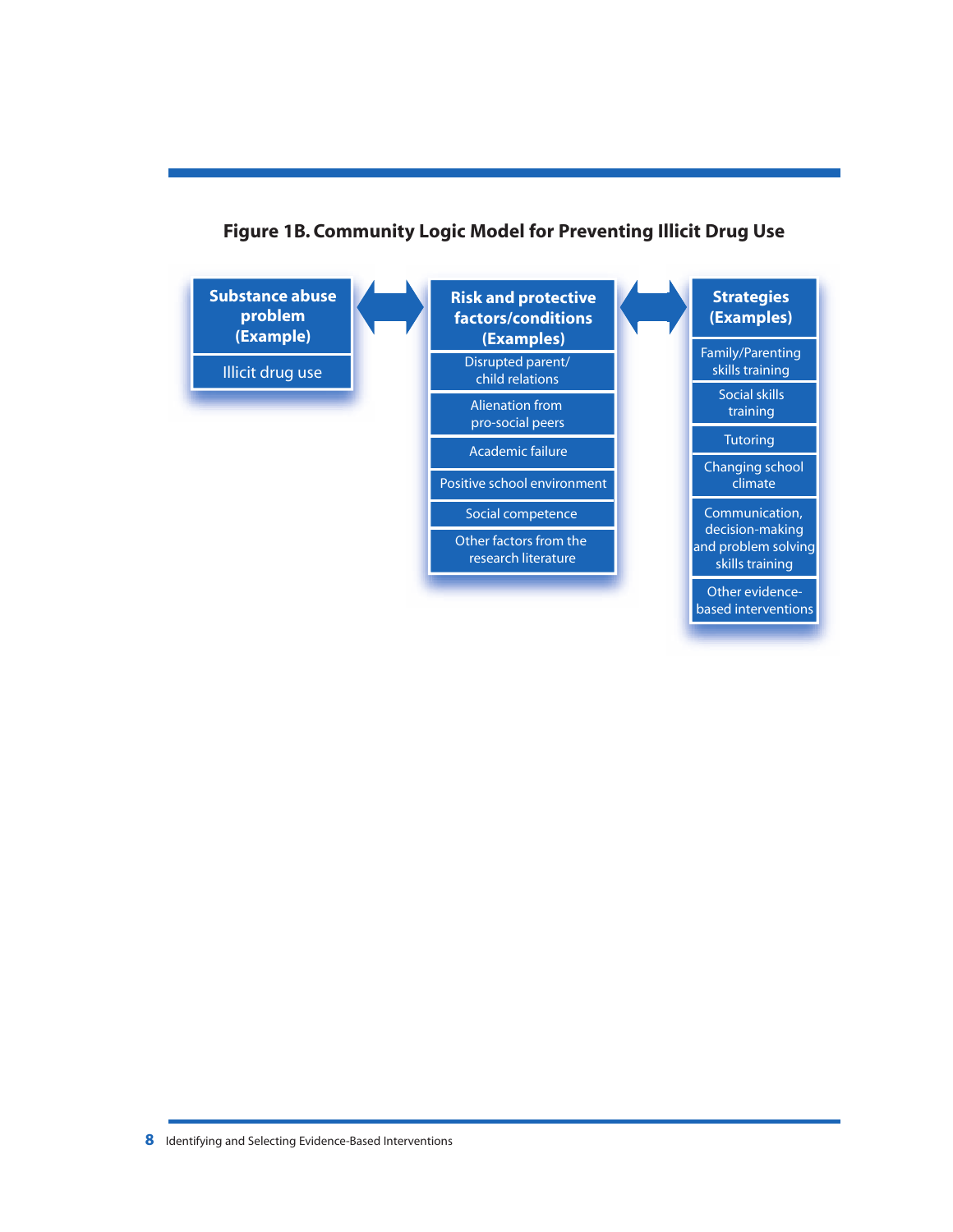## <span id="page-14-0"></span>**III. Using the Community Logic Model and Assessment Information to Identify Best Fit Interventions**

## **A. Establishing Conceptual Fit: Is It Relevant?**

*Relevance: If the prevention program, policy, or practice doesn't address the underlying risk and protective factors/conditions that contribute to the problem, then the intervention is unlikely to be effective in changing the substance abuse problem or behavior.*

The community logic model can be used to guide the identification and selection of types of programs, practices, and policies for substance abuse prevention that are relevant for a particular community. Community logic models are tailored to reflect and meet the unique circumstances of a particular community. SAMHSA/CSAP expects SPF SIG States to develop an epidemiological profile and create an initial generic logic model. In turn, each community participating in the program will tailor the generic logic model to its needs.

Because substance abuse problems are complex, multiple factors and conditions will be implicated, some more strongly than others. Communities are encouraged to identify a comprehensive set of interventions directed to their most significant risk and protective factors/conditions and targeted to multiple points of entry. Figure 2 illustrates the Human Environmental Framework, one tool available to guide thinking about multiple points of entry for interventions directed to risk and protective factors across the life span and across social environments, and defining points of entry for interventions in different life sectors.

*The community logic model can be used to check the conceptual fit of interventions to include in the comprehensive community plan*. The logic model screens for the most appropriate types of interventions for a particular community.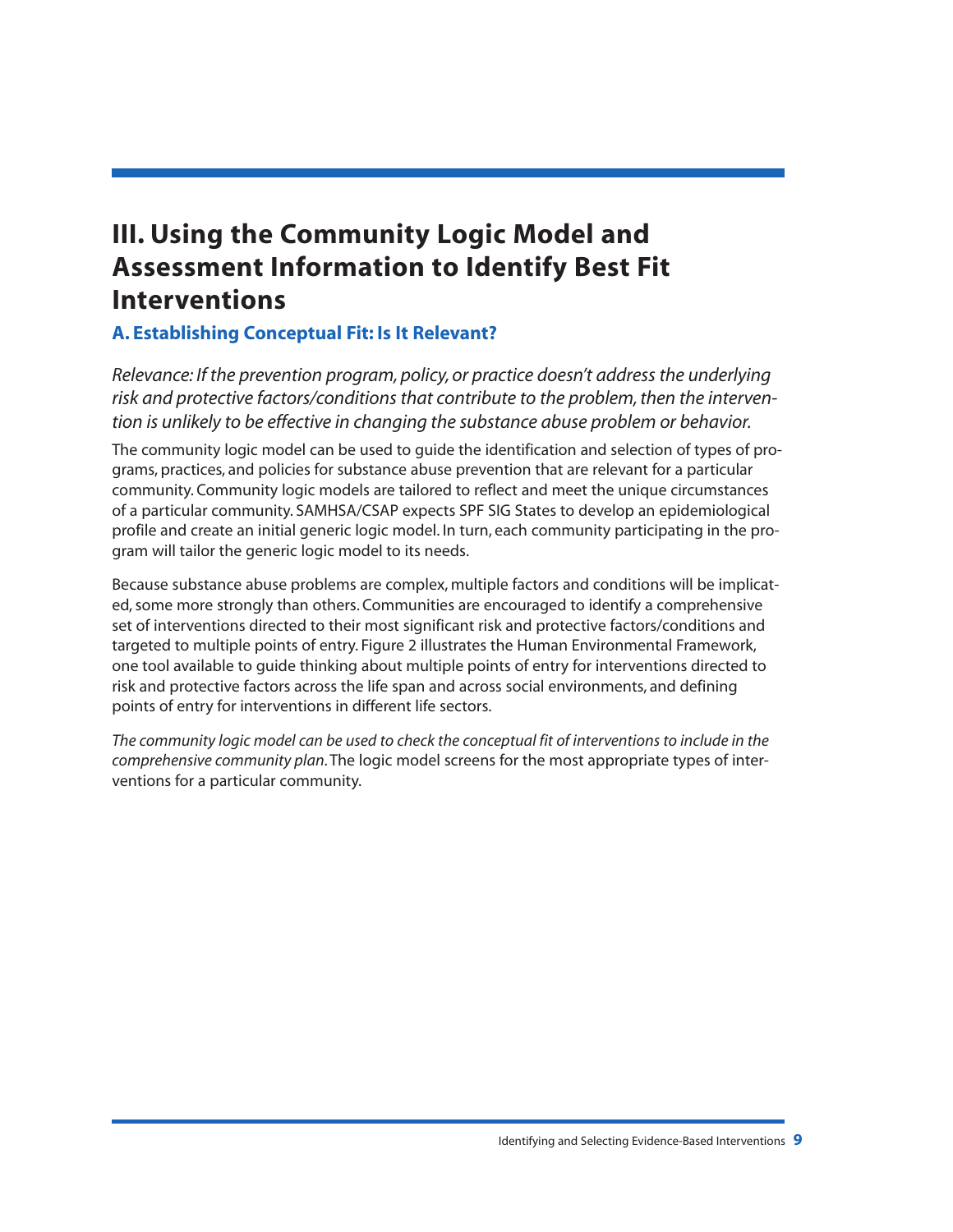

#### <span id="page-15-0"></span>**Figure 2. Human Environmental Framework**

This figure depicts social environments or spheres of influence in concentric circles that flare outward, moving progressively away from direct influence on the individual toward increasingly indirect influence, and advancing over time. A comprehensive intervention plan should identify a mix or layering of interventions that target salient risk and protective factors in multiple contexts across the life span.

## **B. Establishing Practical Fit: Is It Appropriate?**

*Appropriateness: If the prevention program, policy, or practice doesn't fit the community's capacity, resources, or readiness to act, then the community is unlikely to implement the intervention effectively.*

A second important concept in selecting prevention interventions is practical fit with the capacity, resources, and readiness of the community itself and the organizations responsible for implementing interventions. Practical fit is assessed through a series of utility and feasibility checks that grow out of the needs/resource assessment and capacity-building activities conducted in SPF Steps 1 and 2.

SAMHSA/CSAP encourages practitioners to use their community assessment findings to judge the appropriateness of specific programs, policies, and practices deemed relevant to the factors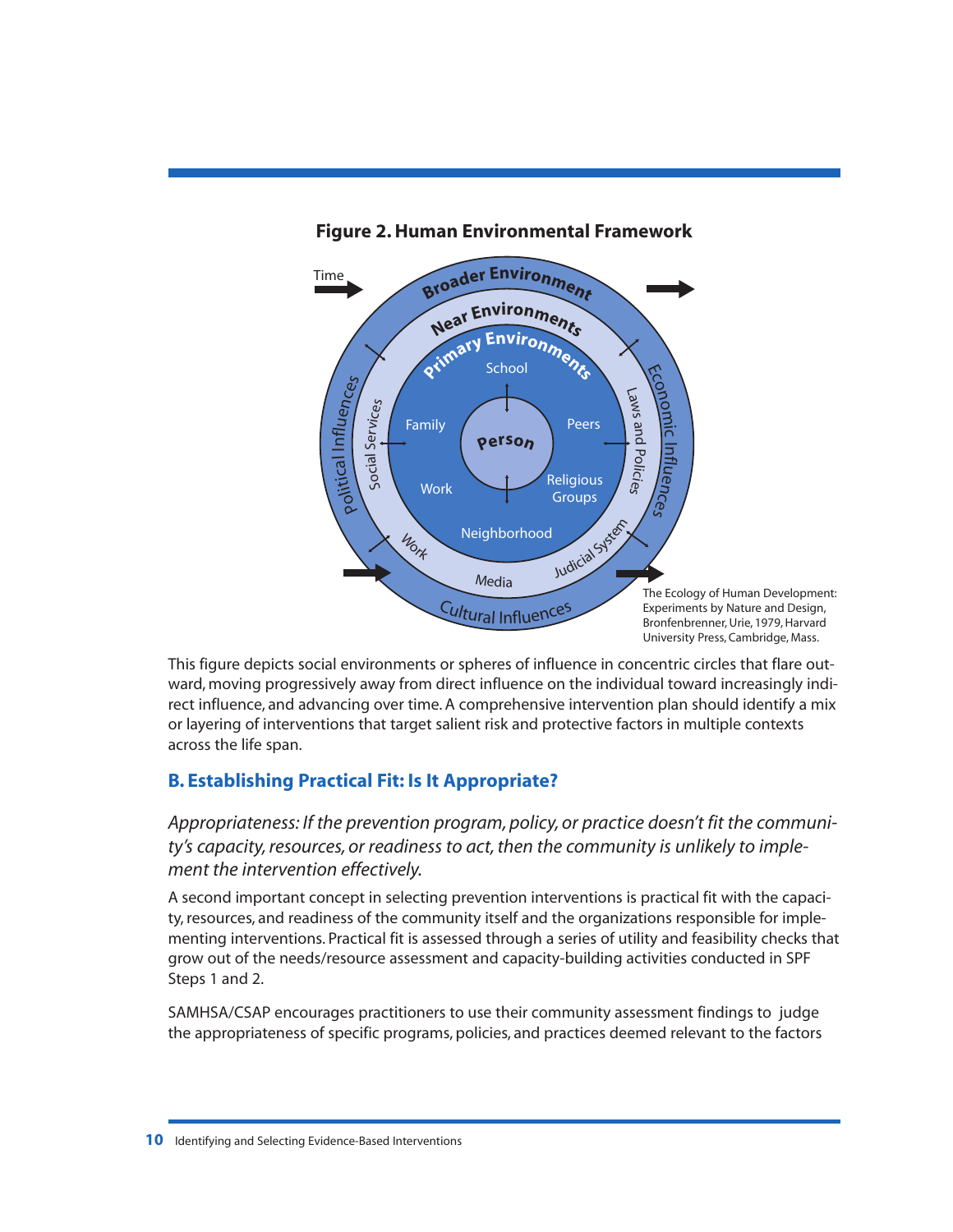and conditions specified in the community logic model. Below is a list of utility and feasibility checks to consider in selecting prevention strategies.

## **Utility and Feasibility Checks**

#### <span id="page-16-0"></span>*Utility Checks*

- Is the intervention appropriate for the population identified in the community needs assessment and community logic model? Has the intervention been implemented successfully with the same or a similar population? Are the population differences likely to compromise the results?
- •Is the intervention delivered in a setting similar to the one planned by the community? In what ways is the context different? Are the differences likely to compromise the intervention's effectiveness?
- •Is the intervention culturally appropriate? Did members of the culturally identified group participate in developing it? Were intervention materials adapted to the culturally identified group?
- Are implementation materials (e.g., manuals, procedures) available to guide intervention implementation? Are training and technical assistance available to support implementation? Are monitoring or evaluation tools available to help track implementation quality?

#### *Feasibility Checks*

- Is the intervention culturally feasible, given the values of the community?
- •Is the intervention politically feasible, given the local power structure and priorities of the implementing organization? Does the intervention match the mission, vision, and culture of the implementing organization?
- •Is the intervention administratively feasible, given the policies and procedures of the implementing organization?
- •Is the intervention technically feasible, given staff capabilities and time commitments and program resources?
- •Is the intervention financially feasible, given the estimated costs of implementation (including costs for purchase of implementation materials and specialized training or technical assistance)?

Each of the points in the checklist warrants thoughtful consideration among those involved in planning, implementing, and evaluating the prevention strategies in the comprehensive community plan.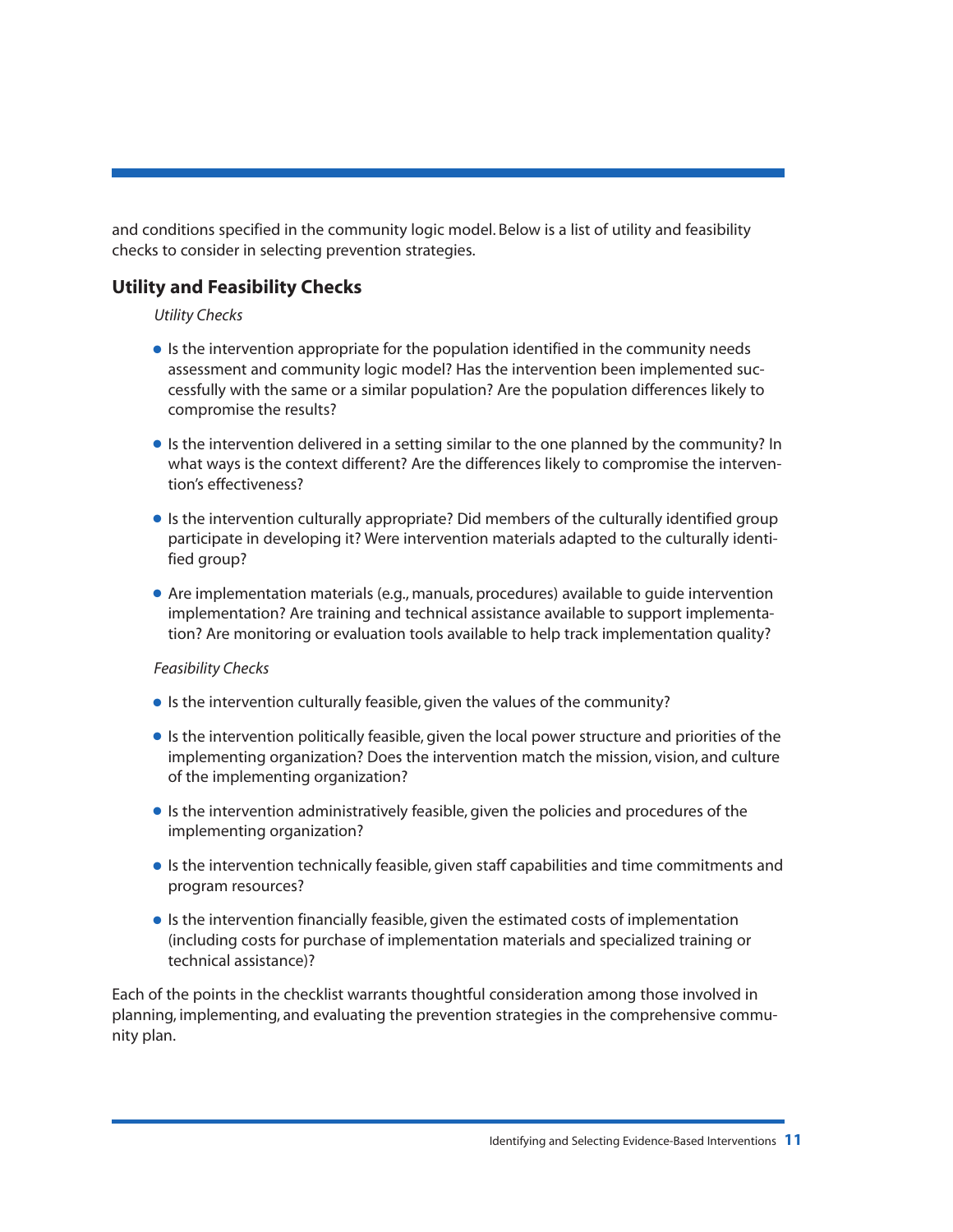## <span id="page-17-0"></span>**IV. Using Public Resources/Review Processes to Identify Evidence-Based Interventions and Determine Their Evidence Status**

## **Evidence-Based Interventions and Evidence Status**

Experts in the field agree that the *nature of evidence is continuous*. The strength of evidence or "evidence status" of tested interventions will fall somewhere along a continuum from weak to strong. Strength of evidence is traditionally assessed using established scientific standards and criteria for applying these standards. Strength of evidence comprises three major elements:

- Rigor of the study design (e.g., use of appropriate comparison and control groups; time series design).
- Rigor and appropriateness of the methods used to collect and analyze the data (e.g., whether data were collected in an unbiased manner and the statistical tests were appropriate).

These two elements directly affect the inferences that can be drawn about cause and effect—the degree to which the results obtained from an evaluation can be attributed to the intervention exclusively, rather than to other factors.

• The extent to which findings can be generalized to similar populations and settings. This element refers to the likelihood that the same findings will be obtained if the intervention is repeated in similar circumstances.

Strong evidence means that the intervention "works"—that it generates a pattern of positive outcomes attributed to the intervention itself, and that it reliably produces the same pattern of positive outcomes for certain populations under certain conditions.

Experts agree that evidence becomes "stronger" with replication and field testing in various circumstances. *However, experts do not agree on a specific minimum threshold of evidence* or cutoff point below which evidence should be considered insufficient. Nor do they agree whether little evidence is equivalent to no evidence at all. Even evidence from multiple studies may still be judged insufficient to resolve all doubts about the likely effectiveness of an intervention designed for a different population or situation.

This discussion takes us to the role of professional judgment and the application of critical thinking skills to determine overall best fit of interventions to include in a comprehensive community plan. Strength of evidence is critical to selecting interventions that are likely to work, but it is not the sole consideration. Keep in mind two practical criteria: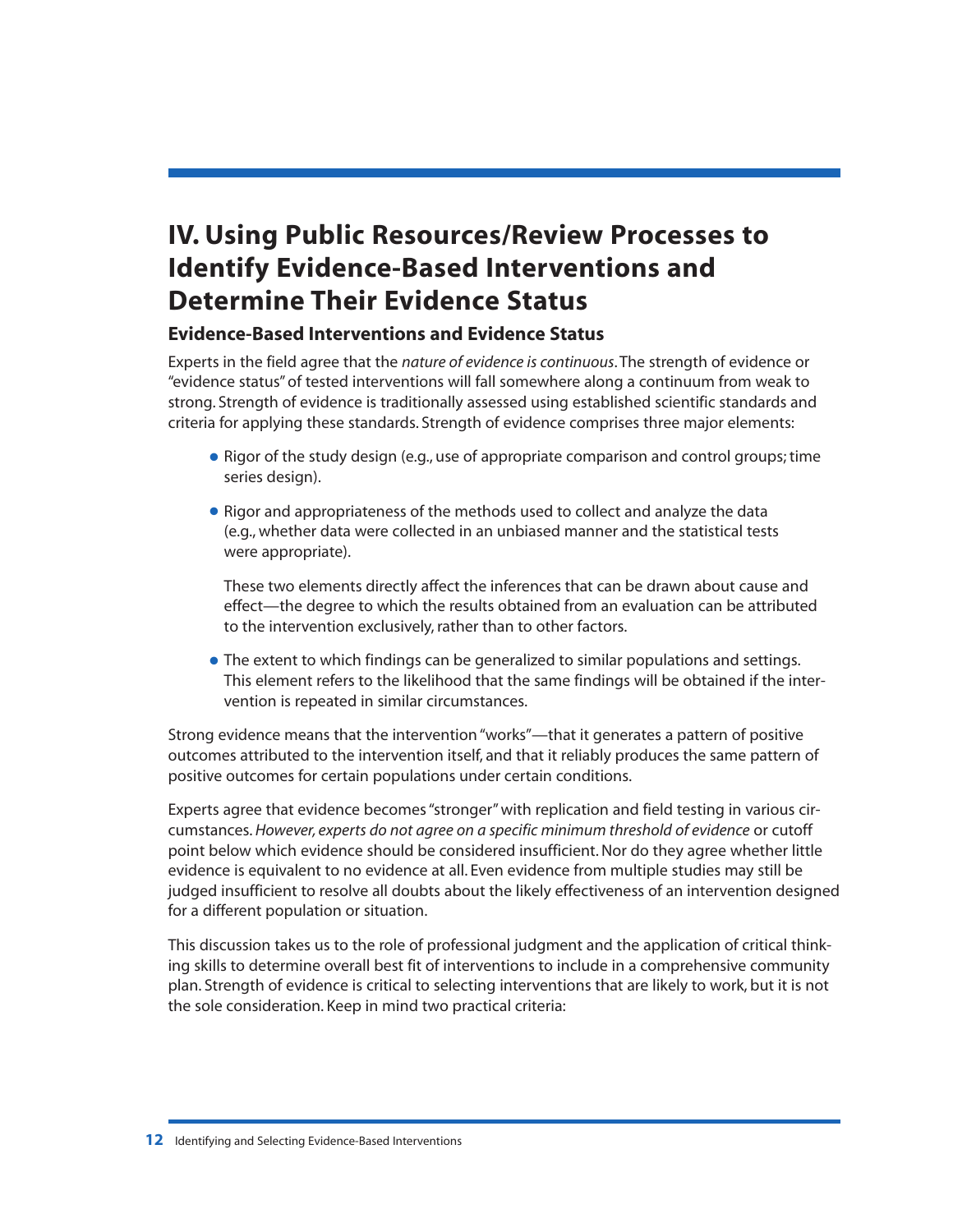- <span id="page-18-0"></span>**1.** Out of two interventions, choose the one for which there is stronger evidence of effectiveness, if the intervention is similar, equivalent, and equally well-matched to the community's unique circumstances.
- **2.** Reserve selecting an intervention with little or weak evidence of effectiveness for situations in which other interventions with stronger evidence do not fit local circumstances.

### **SPF Definitions of Evidence-Based Status**

The SPF SIG Program specifically requires implementation of evidence-based interventions. Evidence-based interventions are defined in the SPF SIG Program by inclusion under one or more of three public resources/review mechanisms that rate, make judgments, or provide information about the strength of evidence supporting specific interventions. These definitions or resource mechanisms are as follows:

- Included on Federal Lists or Registries of evidence-based interventions;
- Reported (with positive effects) in peer-reviewed journals; or
- Documented effectiveness based on the three new guidelines for evidence.

Each of the three definitions helps identify evidence-based interventions and each presents its own advantages and challenges.

Regardless of the resource or review process, consumers must be prepared to think critically about the adequacy of evidence for interventions deemed relevant (conceptual fit) in the logic model and appropriate (practical fit) for real-world implementation.

## **A. Using Federal Lists or Registries**

Federal Lists or Federal Registries are readily accessible and easy-to-use public resources. Historically, most Federal Lists or Registries are limited in scope since they are geared to interventions most amenable to assessment using traditional research designs and methodologies for evaluation. These interventions typically share certain characteristics:

- Discrete in scope;
- Guided by curricula or manuals;
- •Implemented in defined settings or organized contexts; and
- Focused primarily on individuals, families, or defined settings.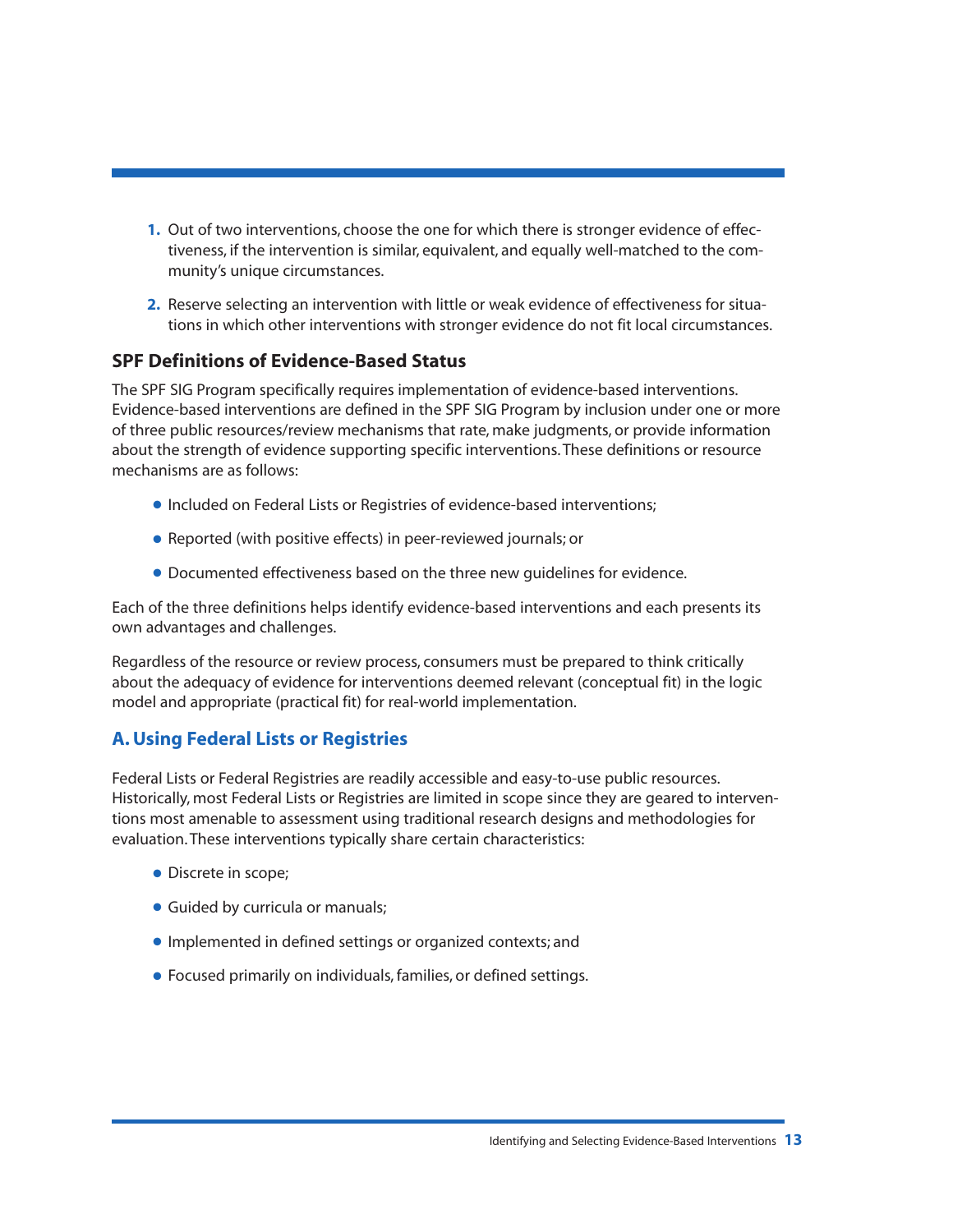#### **Advantages**

*Federal Lists and Registries—*

- Provide concise descriptions of discrete interventions;
- Provide documented ratings of strength of evidence measured against defined and generally accepted standards for scientific research;
- Present a variety of practical information, formatted and categorized for easy access, and potentially useful to implementers; and
- Offer "one-stop" convenience for those seeking quick information on certain types of interventions.

#### **Challenges**

#### *Federal Lists and Registries—*

- •Include a limited number of interventions. Not all those eligible choose to apply. Also, the availability of funding may limit the number of interventions that can be reviewed and included in a Registry at any given time;
- •Include the types of interventions most easily evaluated using traditional scientific standards and research methodologies. Historically, this has resulted in an overrepresentation of school-based and individual-focused interventions and an underrepresentation of environmental and community-based interventions;
- Use review criteria that emphasize the importance of internal validity (attribution of results to the intervention only) over external validity (ability to generalize to other populations, contexts, and real-world situations); and
- Confer misleading "global effectiveness labels" based on arbitrary cutoff points along an evidence continuum (sometimes with minuscule differences between those included in a particular category and those excluded) and often overgeneralize outcomes not measured in the study.

SAMHSA's National Registry of Evidence-Based Programs and Practices (NREPP) is a decision support system designed to help stakeholders (including States and community-based organizations) select interventions. The NREPP reflects current thinking that States and communities are best positioned to decide what is most appropriate for their needs.

Scheduled to be up and running early in calendar year 2007, SAMHSA's new NREPP will be available to local prevention providers and decision makers seeking to identify interventions that produce specific community outcomes. Reconceptualized as a decision-support tool, the new NREPP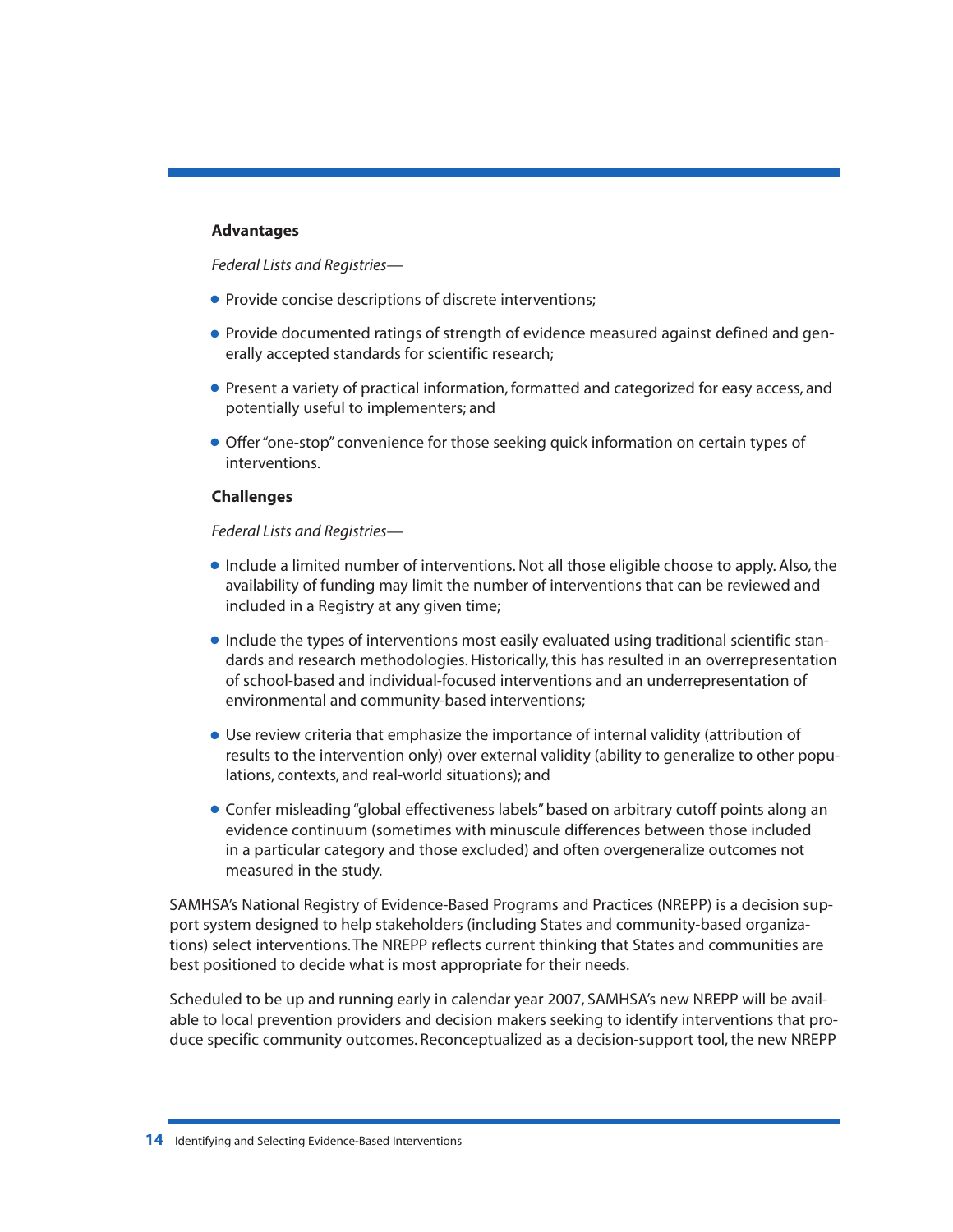represents a significant policy accommodation by SAMHSA on behalf of decision makers needing a more diverse set of options to address broader community problems.

Key points about NREPP are as follows:

- <span id="page-20-0"></span>• NREPP is a voluntary rating and classification system designed to provide the public with reliable information on the scientific basis and practicality of interventions that prevent and/or treat mental and substance use disorders.
- Outside experts will review and rate interventions on two dimensions: strength of evidence and dissemination capability. Strength of evidence is defined and assessed on six criteria; readiness for dissemination is defined and assessed on three criteria. Each criterion will be numerically rated on an ordinal scale ranging from zero to four.
- For all interventions reviewed, detailed descriptive information and the overall average rating score on each dimension (regardless of the rating score) will be included and posted on the NREPP Web site. Average scores achieved on each rating criterion within each dimension will also be available on the NREPP Web site (www.nrepp.samhsa.gov).
- NREPP allows a broader range of evaluation research designs to be eligible for review, including single group pre/posttest design without comparison or control data. However, to encourage the submission of interventions likely to receive strong reviews (i.e., those that demonstrate strength of evidence), NREPP establishes three minimum or threshold requirements that must be met:
- **1.** The intervention demonstrates one or more positive changes (outcomes) in mental health and/or substance use behavior among individuals, communities, or populations;
- **2.** Intervention results have been published in a peer-reviewed publication or documented in a comprehensive evaluation report; and
- **3.** Documentation (e.g., manuals, process guides, tools, training materials) of the intervention and its proper implementation is available to the public to facilitate dissemination.

In addition to the threshold evidence requirements, NREPP will award "priority review points" for quality of study design and for outcomes in designated content areas. Priority points increase the potential for qualifying applications to be selected for review. Interventions will receive one priority point if they have been evaluated using a quasi-experimental or experimental study design, including a pre/post design with comparison or control group, or longitudinal/time series design with a minimum of three data points, one of which must be a baseline assessment.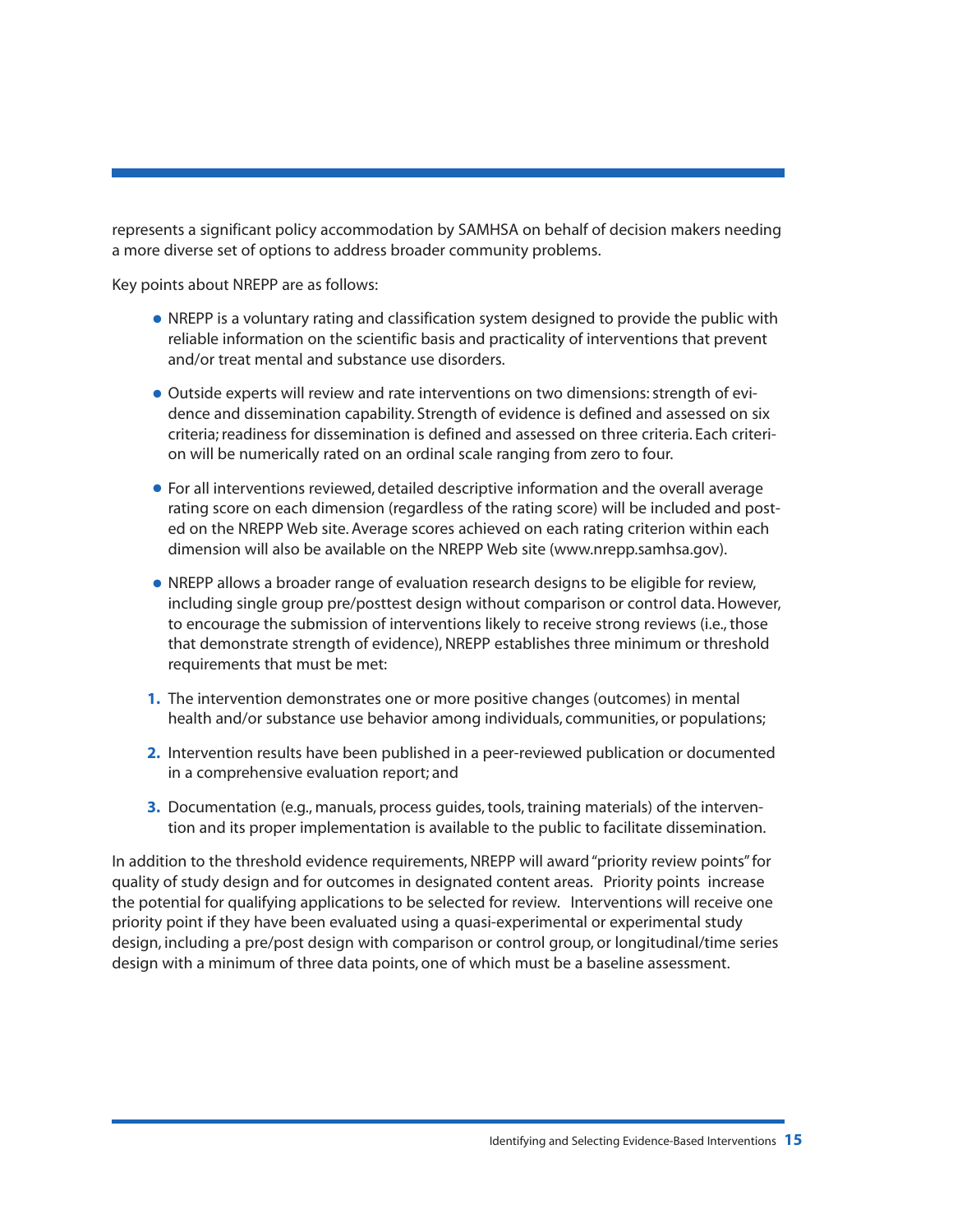## **B. Using Peer-Reviewed Journals**

Peer-reviewed journals present findings about what works and what does not. The burden for determining the applicability and credibility of the findings falls on the reader.

#### <span id="page-21-0"></span>**Advantages**

*Peer-reviewed journals—*

- Preview new and emerging prevention strategies; highlight a program, practice, or local policy initiative for further follow-up directly with the intervention developer/ implementer;
- Report and summarize meta-analyses and other types of complex analyses (e.g., core components) that examine effectiveness across interventions or intervention components; and
- Present detailed findings and analyses that illuminate whether or not and how an intervention works.

#### **Challenges**

*Peer-reviewed journals—*

- Leave it to the reader to assess the credibility of evidence presented and its relevance and applicability to the community;
- Describe in limited detail the activities and implementation issues pertinent to dissemination; and
- Emphasize the importance of internal validity (attribution of results to the intervention) over external validity (generalizability to different populations and contexts).

### **Assessing Elements of Evidence Reported in Peer-Reviewed Journals**

Using the primary research literature to identify potential prevention interventions requires critical assessment of the quality of the research presented and the conceptual model on which it is based. Listed below are key elements addressed in most peer-reviewed journal articles along with some question probes. Critical consumers of information presented in peer-reviewed journals should be prepared to read each article at least twice.

• *Background on the intervention evaluated in the study*. Does the article adequately set the stage for the study and describe why the study was undertaken? Does it adequately describe the intervention? The characteristics of the populations involved in the study? The context or setting of the intervention? How closely does the objective of the study reflect the needs of your community?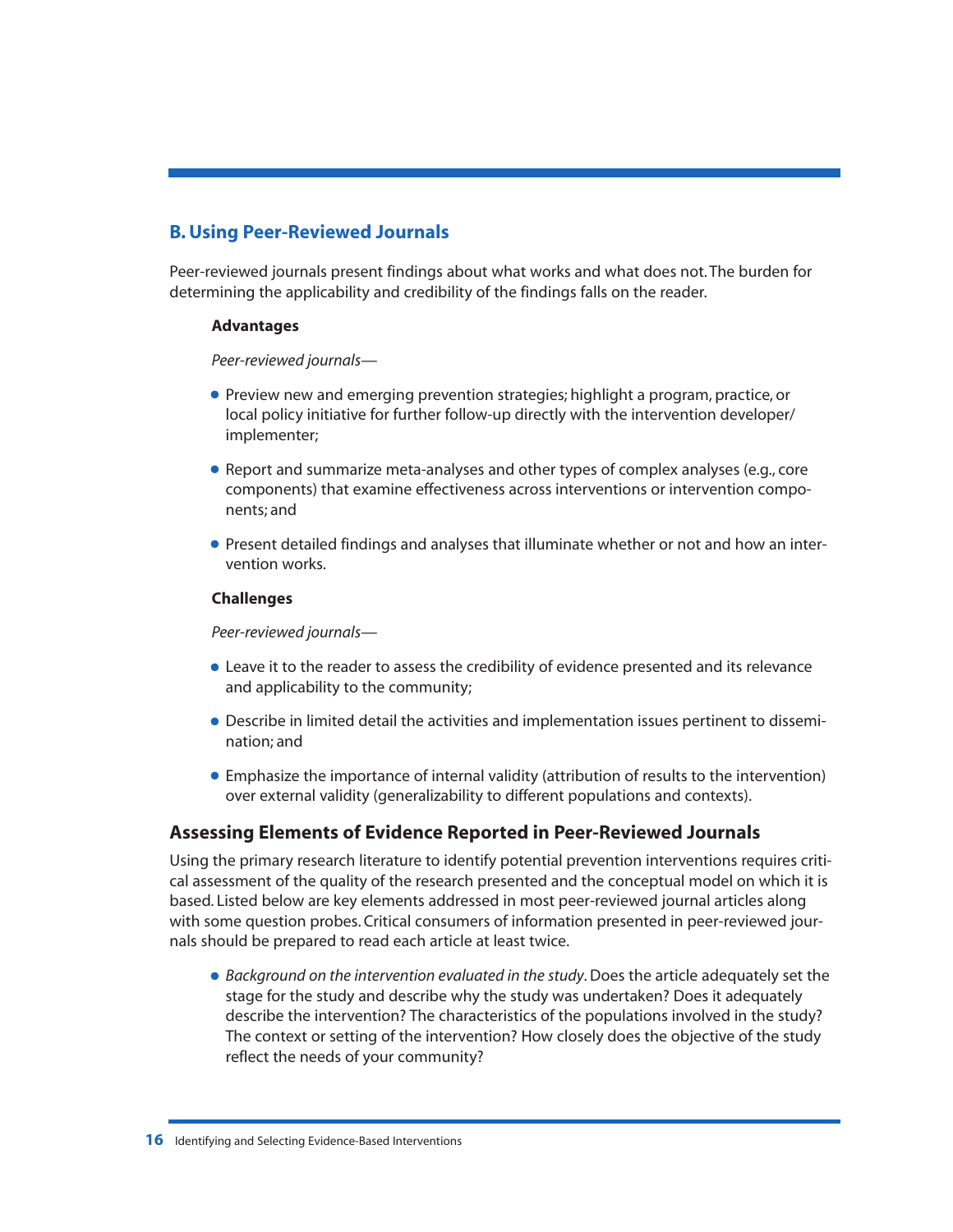- <span id="page-22-0"></span>• *A defined conceptual model that includes definitions and measures of intermediate and longterm outcomes*. Does the article describe the theory base of the intervention and link the theory to expectations about the way the program works and specific outcomes expected? Does the article describe the connection of theory to intervention approach and activities, and to expected outcomes, in sufficient detail to guide your implementation?
- *A well-described study population that includes baseline or "pre" measurement of the study population and comparison or control groups included in the study*. Does the article describe the characteristics of the study population and comparison/control groups? How well does the study population match your local target group? How are they similar or different?
- *Overall quality of study design and data collection methods*. Does the overall study design adequately rule out competing explanations for the findings? Did the data collection methods account for participant attrition? Missing data? Data collector bias and selection bias? Did the study methodology use a combination of strategies to measure the same outcome using different sources (converging evidence)? Is the overall study design sufficiently robust to show that the intervention worked?
- *Analytic plan and presentation of the findings*. Does the analytic plan address the questions posed in the study? Does the article report and clearly describe findings/outcomes and do they track with what was expected?
- *A summary and discussion of the findings*. Does the discussion draw inferences and conclusions that are appropriate and grounded in the findings and strength of the overall study design?

### **C. Using Guidelines for Documented Evidence of Effectiveness**

Some *complex interventions*, which usually include innovations developed locally, look different from most of those in Federal Lists and Registries. Because complex interventions exhibit qualities different from those of discrete and manualized interventions, they may require customized assessment. Complex interventions may exhibit certain characteristics that make them difficult to evaluate and measure:

- A multifaceted approach with interacting components;
- •Inclusive outreach across populations and settings—targeting heterogeneous groups of participants, spanning a range of settings, and extending across multiple levels of organization;
- A philosophy that values adaptation in response to unique community needs and opportunities;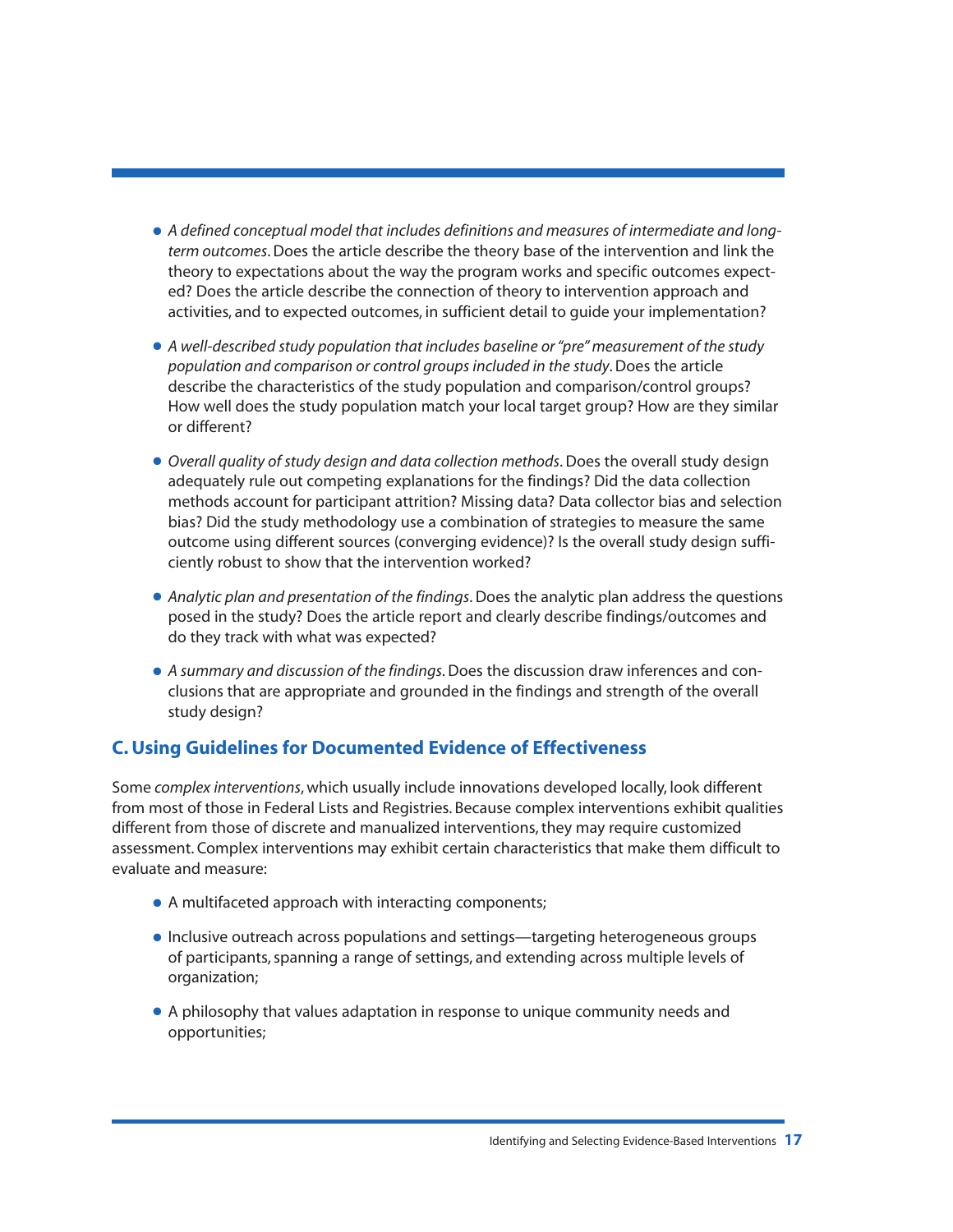- Reliance on the involvement of committed individuals who provide informal services that go beyond those planned; and
- A flexible intervention design that responds readily to unpredictable and changing community circumstances.

### **SPF SIG Program Guidelines for Documented Effectiveness**

The SAMHSA/CSAP Expert Workgroup recommended taking a broad view toward judging the adequacy of evidence for complex interventions. It recommended using different types or streams of evidence, drawing from traditional research-designed evaluation studies as well as accumulated local empirical data, established theory, professional experience, and indigenous local knowledge and practitioner experience.

Central to the Expert Workgroup's recommendations is the concept of blending—combining multiple streams of evidence to support an optimal mix of interventions to include in a comprehensive community plan.

The Expert Workgroup recognized that evidence provided as support for community-based interventions must reflect certain characteristics to be credible and persuasive. These characteristics are captured in three guidelines for evidence *all of which must be met to demonstrate "documented effectiveness" under the SPF SIG Program:*

**Guideline 1:** The intervention is based on a solid theory or theoretical perspective that has been validated by research;

**Guideline 2:** The intervention is supported by a documented body of knowledge—a converging accumulation of empirical evidence of effectiveness—generated from similar or related interventions that indicate effectiveness; and

**Guideline 3:** The intervention is judged by a consensus among informed experts to be effective based on a combination of theory, research, and practice experience. Informed experts may include key community prevention leaders, and elders or other respected leaders within indigenous cultures.

*These guidelines are intended to expand the array of interventions available to prevention planners; they are considered supplements, not replacements, for traditional scientific standards in Federal evidence-rating systems or peer-reviewed journals.*

Communities are encouraged to use as many types of documentation as possible to justify selecting a particular complex, evidence-based intervention.

Notice that these guidelines do not specify a minimum threshold level of evidence of effectiveness. They rely instead on professional judgment to determine the adequacy of evidence to meet these three guidelines when considered in the broader context of the comprehensive community plan.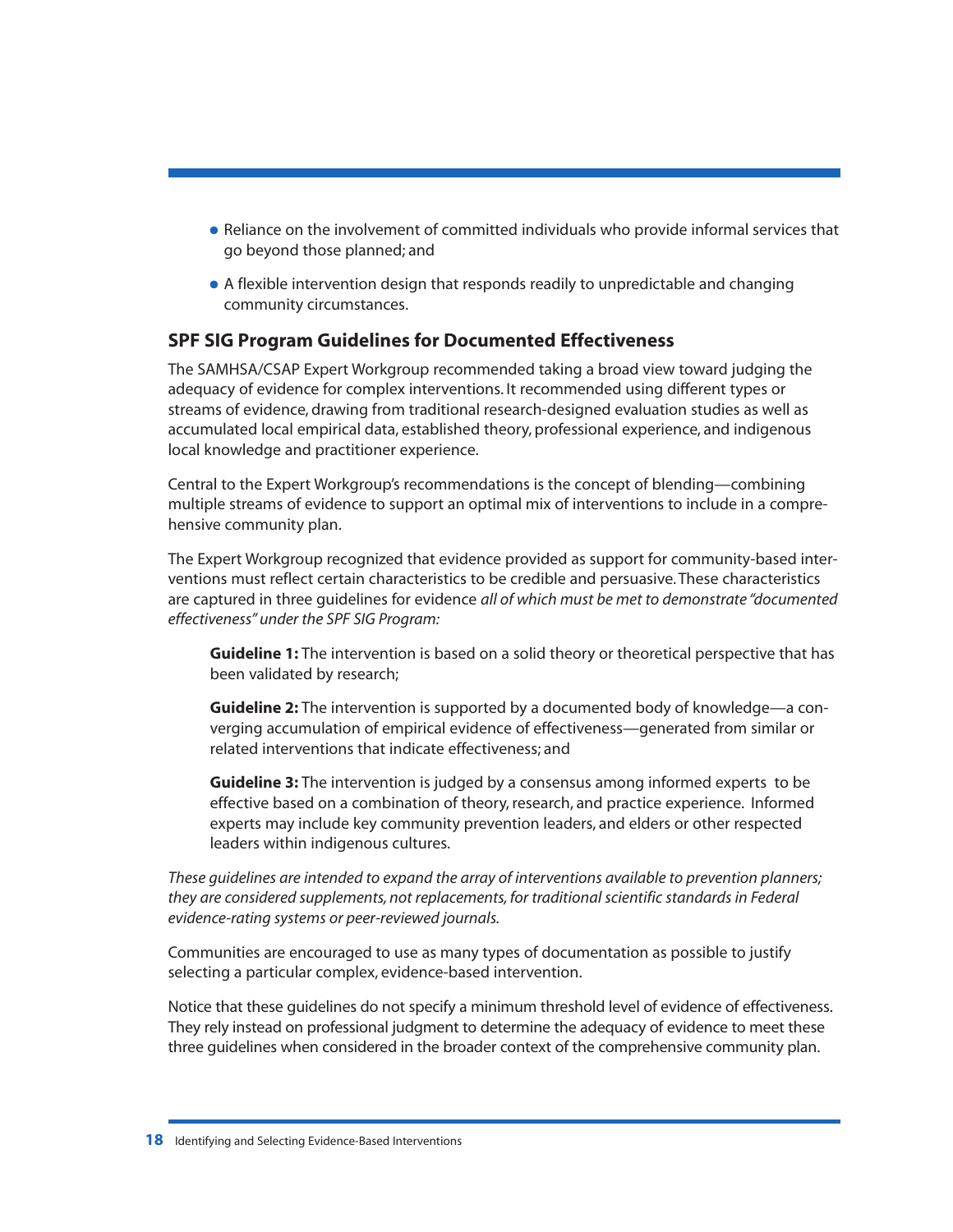#### **Advantages**

*Guidelines for documented evidence of effectiveness—*

- Enable State and community planners to diversify the portfolio of strategies incorporated in a comprehensive plan; ensure flexibility for those making programming decisions;
- Empower State and community planners to select or develop innovative, complex interventions to meet the needs of individual communities;
- Create the potential for using culturally based evidence as well as traditional evidence to support local decisions; and
- Authorize State and community planners to exercise professional judgment in deciding the potential contribution of unique intervention components in the comprehensive plan.

#### **Challenges**

*Guidelines for documented evidence of effectiveness—*

- Place substantial responsibility on prevention planners for intervention selection decisions. The guidelines are new and are neither simple nor simplistic; and
- Require prevention planners to think critically about the evidence provided to support the inclusion of a particular intervention in the community's comprehensive plan.

#### **Examples of Evidence to Support Documented Effectiveness**

Several types of evidence may be used to support documented effectiveness as defined under the SPF SIG Program. Documentation is important to justify the inclusion of a particular intervention in a comprehensive community plan. Prevention planners are encouraged to provide as many types of documentation as are appropriate and feasible in order to provide strong justification of documented effectiveness. The following are types of documented evidence that may be used to demonstrate documented effectiveness:

- Documentation that clarifies and explains how the intervention is similar in theory, content, and structure to interventions that are considered evidence-based by scientific standards.
- Documentation that the intervention has been used by the community through multiple iterations, and data collected indicating its effectiveness.
- Documentation that indicates how the proposed intervention adequately addresses elements of evidence usually addressed in peer-reviewed journal articles. These elements may include the nature and quality of the evaluation research design; the consistency of findings across multiple studies; and the nature and quality of the data collection methods, including attention to missing data and possible sources of bias.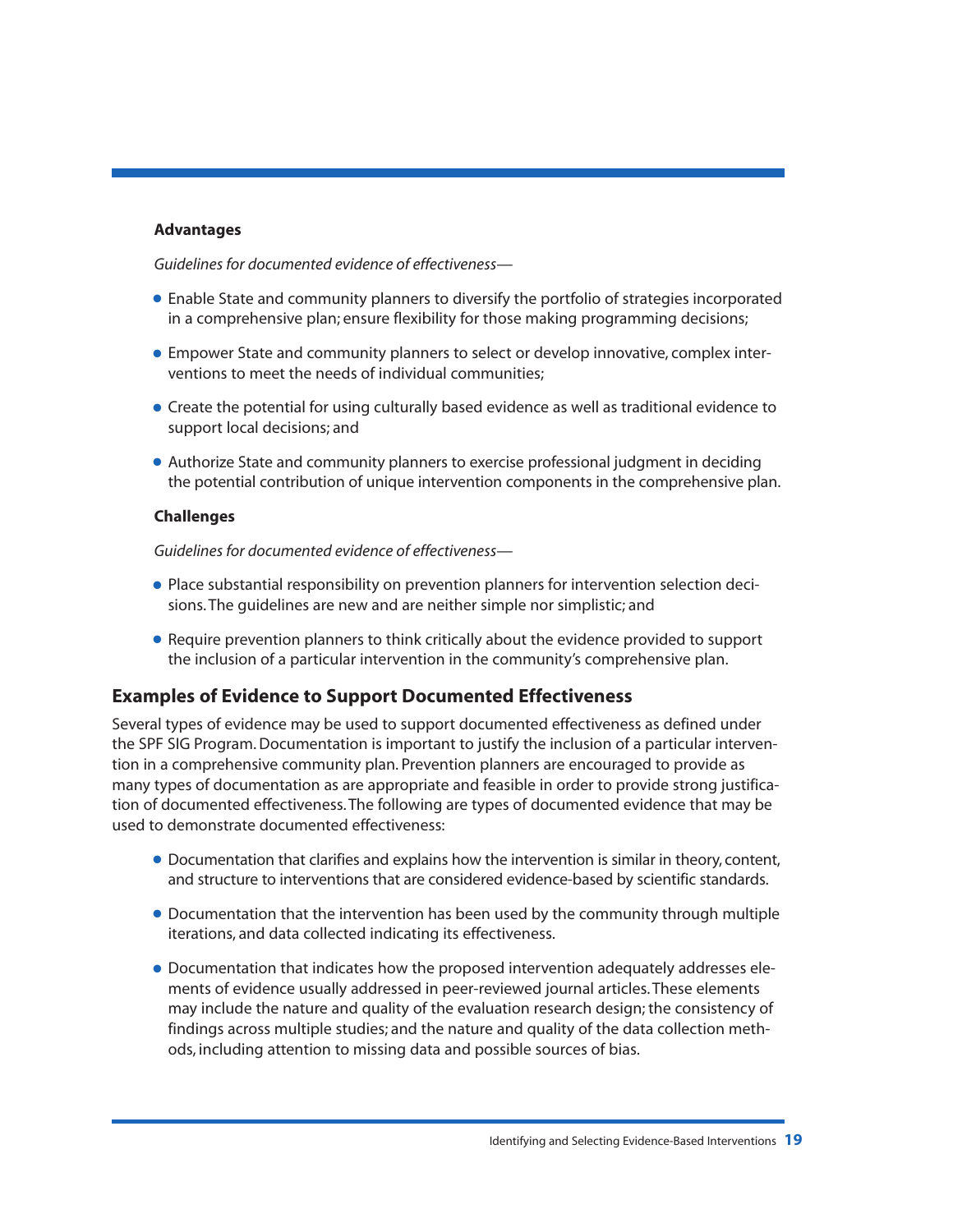- <span id="page-25-0"></span>• Documentation that explains how the proposed intervention is based on an established theory that has been tested and empirically supported in multiple studies. This documentation should include an intervention-specific logic model that details how the proposed intervention applies and incorporates the established theory.
- Documentation that explains how the proposed intervention is based on published principles of prevention. This documentation should provide references for the principles cited and should explain how the proposed intervention incorporates and applies these principles.
- Documentation that describes and explains how the intervention is rooted in the indigenous culture and tradition.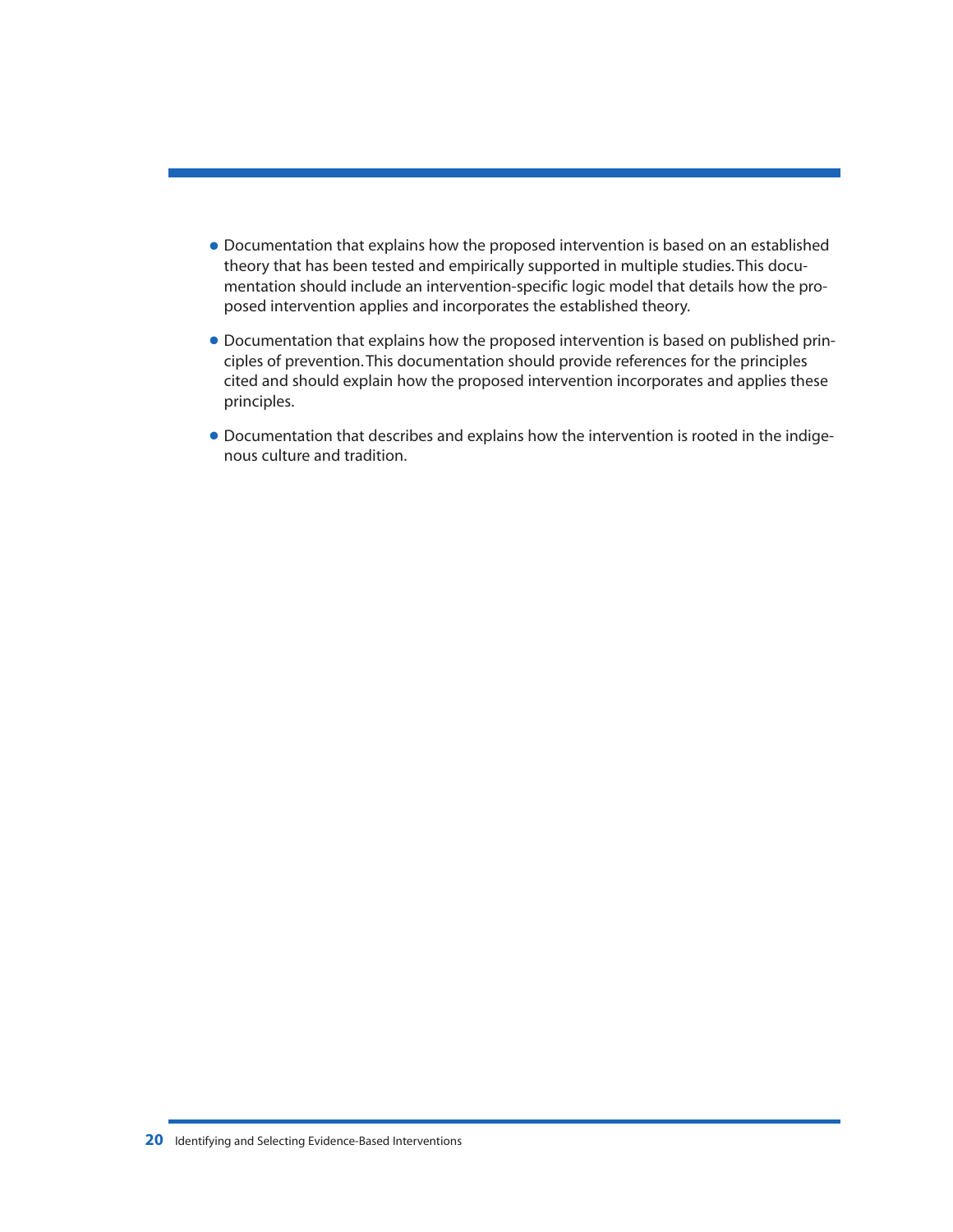## **V. Summary Process Description: Selecting Best Fit Prevention Interventions**

The process described here is rooted in the work conducted by local communities during SPF Steps 1 and 2. It begins with a community logic model to map the local substance abuse picture and draws from the findings of local needs and resource assessment. Prevention planners apply the logic model and assessment findings in a process of thinking critically and systematically about three considerations that determine best fit interventions to include in a comprehensive plan:

- <span id="page-26-0"></span>• Conceptual fit with the community's logic model (is it relevant?);
- Practical fit with the community's needs, resources, and readiness to act (is it appropriate?); and
- Evidence of effectiveness (is it effective?).

Figure 3 depicts the process for thinking through these key considerations.

## **Figure 3. Process Description: Selecting Best Fit Prevention Interventions**

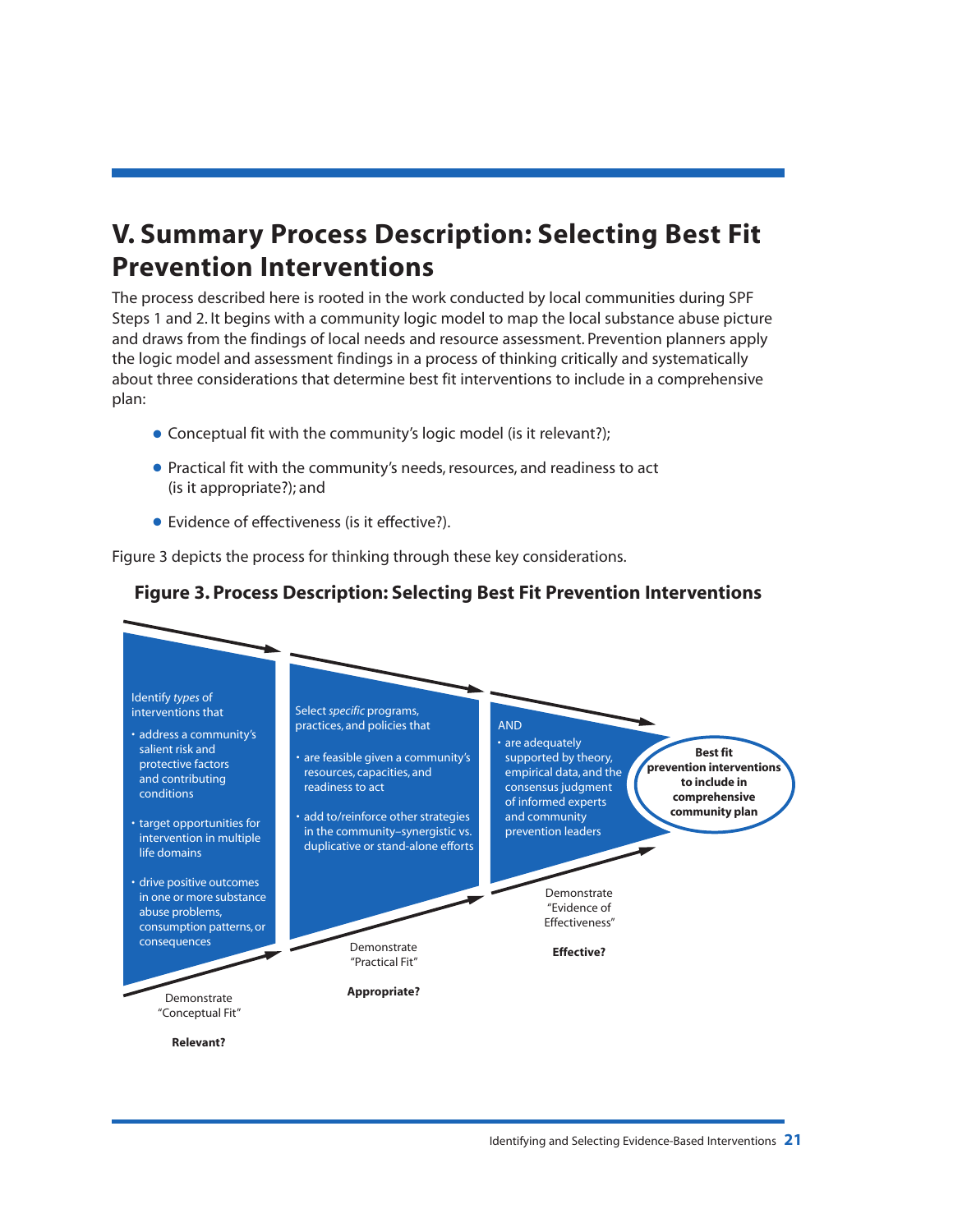## <span id="page-27-0"></span>**VI. SPF SIG Program Guidance: Roles and Expectations**

Collaboration and partnership across all levels—Federal, State, and community or local grantee are essential for successful and flexible implementation of the guidance in this document. The guidance details an analytic process and a few key concepts—*what needs to be done* to think through the selection of best fit evidence-based prevention interventions.*How this is accomplished* will be determined by States and jurisdictions and will vary from one to another. SAMHSA/CSAP's technical assistance providers are available to work with States and jurisdictions to apply the process and concepts detailed in the guidance.

## **A. Federal Role**

SAMHSA/CSAP will provide leadership and technical assistance to States and jurisdictions and will work with them to strengthen prevention systems in order to improve substance use outcomes and achieve targeted community change.

#### **Expectations**

- SAMHSA/CSAP will partner with States to develop and implement a plan that facilitates application of the guidance.
- SAMHSA/CSAP, with its technical assistance providers, will work with States to develop their system capacities to support communities in selecting interventions. To this end, SAMHSA/CSAP has directed its five regional Centers for the Application of Prevention Technologies (CAPTs) to allocate substantial technical assistance resources for States to apply the concepts in this guidance. At the request of States, CAPTs will conduct workshops and activities to help States work with communities to identify and select suitable and effective evidence-based interventions.

### **B. State/Jurisdiction Role**

The role of the States and jurisdictions is to provide capacity-building activities, tools, and resources to communities to foster the development of sound community prevention systems and prevention strategies.

#### **Expectations**

• SAMHSA/CSAP expects States funded under the SPF SIG Program to strengthen their infrastructure and capacity to assist communities in identifying and selecting evidence-based interventions for their comprehensive plans.To accomplish this, SAMHSA/CSAP expects States to establish a mechanism (e.g., technical expert panel) to assure accountability for: reviewing comprehensive community plans and the justification for interventions included in the plan; identifying issues and problematic intervention selections; and targeting technical assistance to work with communities to improve and strengthen their community plans.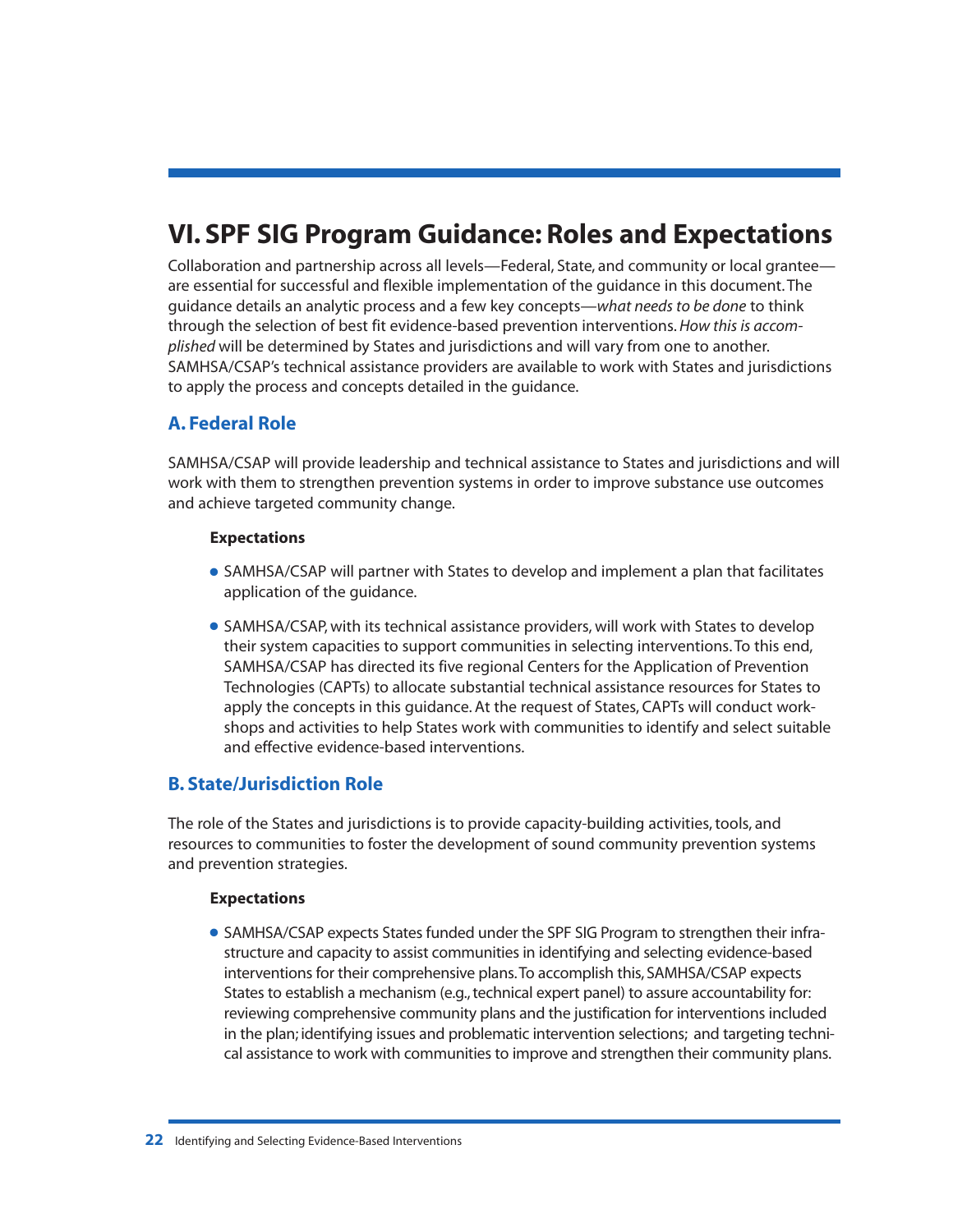In thinking about the implications of this guidance, States may want to consider the questions below:

<span id="page-28-0"></span>How might your State engage informed experts, including community leaders, in applying the concepts in the guidance for funding comprehensive community plans (programs, practices, and policies) selected by your communities?

How might your State communicate its policies regarding funding and implementation of evidence-based programs, practices, and policies to community coalitions and organizations and other key stakeholders?

- SAMHSA/CSAP expects States, with their technical assistance providers, to work closely with communities in identifying and selecting evidence-based interventions. SAMHSA/CSAP and its technical assistance providers will work directly with States on this task.
- SAMHSA/CSAP expects States to develop capacities to assist communities on all key SPF topics, including assessing needs and resources; using data to detail the substance abuse problem and underlying factors and conditions; building a community logic model; and examining intervention options for relevance and appropriateness.

## **C. Community Role**

The role of SPF SIG subrecipient communities is to develop a comprehensive and strategic community prevention plan based on local needs and resource assessment. Following the steps of the SPF, communities use the findings from these activities to develop a logic model specific to the community and its substance abuse problem. Each community logic model reflects and maps the local substance abuse phenomenon. An effective logic model may serve as the primary tool to guide the selection of evidence-based programs, practices, and policies to include in a comprehensive plan.

#### **Expectations**

• SAMHSA/CSAP expects communities to partner with the State and its technical assistance providers, who in turn will partner with SAMHSA/CSAP and CSAP's technical assistance providers.

### **Concluding Comments**

As in all steps of SAMHSA's Strategic Prevention Framework, the application of critical thinking skills is vital to selecting programs, practices, and policies to include in a comprehensive strategic plan. Those selected must be relevant, appropriate, and effective to meet community needs and address the community substance abuse problem. SAMHSA/CSAP and its technical assistance providers welcome the opportunity to partner with SPF SIG States, jurisdictions, and federally recognized tribes and tribal organizations through technical assistance workshops and "science to service" learning communities to think through the selection of best fit evidence-based prevention interventions.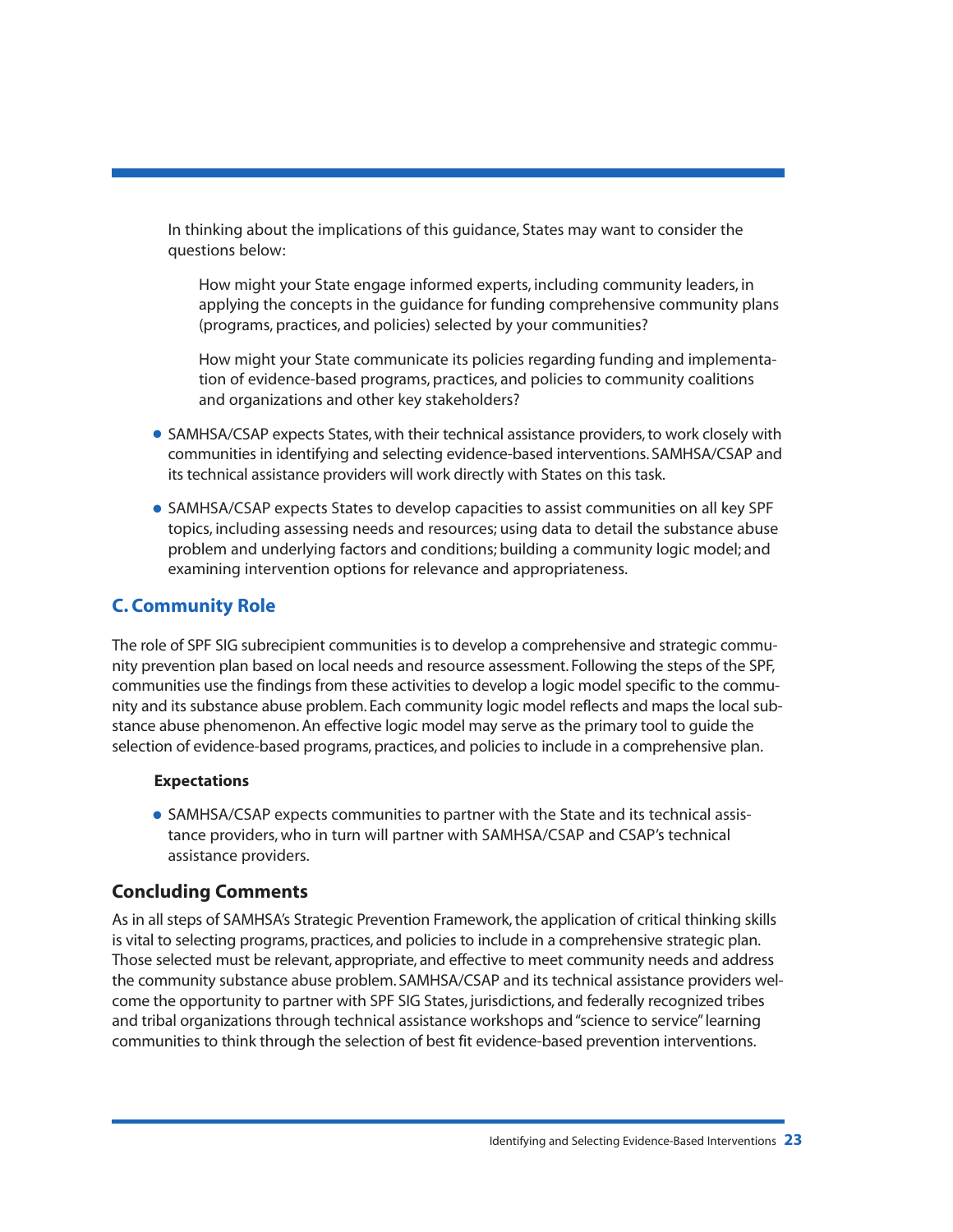### **GLOSSARY**

| <b>Best fit interventions</b>                    | Interventions that are relevant to the community logic model<br>(i.e., directed to the risk and protective factors most at play in a<br>community) and appropriate to the community's needs,<br>resources, and readiness to act.                                                                                                                                                                                                                                                                                                                                                                                                       |
|--------------------------------------------------|----------------------------------------------------------------------------------------------------------------------------------------------------------------------------------------------------------------------------------------------------------------------------------------------------------------------------------------------------------------------------------------------------------------------------------------------------------------------------------------------------------------------------------------------------------------------------------------------------------------------------------------|
| <b>Community logic model</b>                     | A graphic depiction or map of the relationships between the<br>local substance abuse problem, the risk/protective factors and<br>conditions that contribute to it, and the interventions known to<br>be effective in altering those underlying factors and conditions.                                                                                                                                                                                                                                                                                                                                                                 |
| <b>Conceptual fit</b>                            | The degree to which an intervention targets the risk and protective<br>factors that contribute to or influence the identified community<br>substance abuse problem.                                                                                                                                                                                                                                                                                                                                                                                                                                                                    |
| <b>Documented effectiveness</b>                  | Defined under the SPF SIG Program by guidelines for evidence<br>to demonstrate intervention effectiveness. These guidelines<br>include grounding in solid theory, a positive empirical track<br>record, and the consensus judgment of informed experts and<br>community prevention leaders.                                                                                                                                                                                                                                                                                                                                            |
| <b>Epidemiological profile</b>                   | A summary and characterization of the consumption (use) pat-<br>terns and consequences of the abuse of alcohol, tobacco, mari-<br>juana, heroin, cocaine, methamphetamines, inhalants, prescrip-<br>tion drugs, or other substances. The epidemiological profile<br>identifies the sources of data on consumption patterns as well<br>as the indicators used to identify consequences (e.g., morbidity<br>and mortality). It should provide a concise, clear picture of the<br>burden of substance abuse in the State using tables, graphs, and<br>words as appropriate to communicate this burden to a wide<br>range of stakeholders. |
| <b>Evidence-based interventions</b>              | Interventions based on a strong theory or conceptual framework<br>that comprise activities grounded in that theory or framework<br>and that produce empirically verifiable positive outcomes when<br>well implemented.                                                                                                                                                                                                                                                                                                                                                                                                                 |
| Evidence-based status-<br><b>SPF SIG program</b> | Defined by inclusion through one or more of three public<br>resources or review processes that make judgments and<br>provide information about the strength of evidence for<br>intervention selections:                                                                                                                                                                                                                                                                                                                                                                                                                                |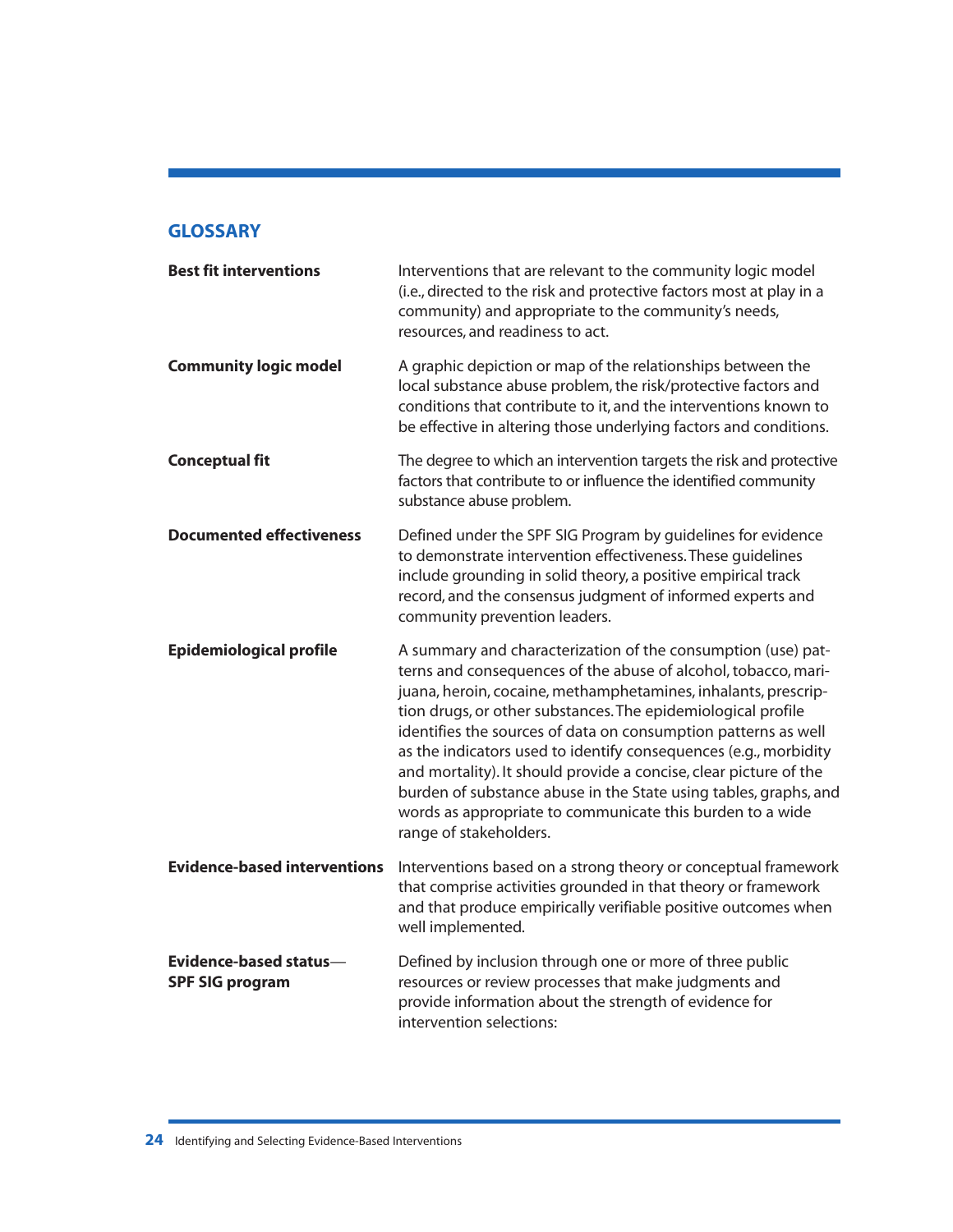|                                                   | • Included on Federal Lists or Registries of evidence-based<br>interventions;<br>Reported (with positive outcomes) in peer-reviewed<br>journals; or<br>• Documented effectiveness based on guidelines developed<br>by SAMHSA/CSAP.                                                                                                                                                                    |
|---------------------------------------------------|-------------------------------------------------------------------------------------------------------------------------------------------------------------------------------------------------------------------------------------------------------------------------------------------------------------------------------------------------------------------------------------------------------|
| <b>Evidence status or strength</b><br>of evidence | Refers to the continuum of evidence quality which ranges from<br>weak to strong. Strong evidence means that the positive outcomes<br>assessed are attributable to the intervention rather than extrane-<br>ous events and that the intervention reliably produces the same<br>pattern of positive outcomes in similar populations and contexts.<br>Strong evidence means that the intervention works. |
| <b>External validity</b>                          | The extent to which evaluation outcomes will be achieved in<br>populations, settings, and timeframes beyond those involved in<br>the study; the likelihood that the same pattern of outcomes will<br>be obtained when the intervention is implemented with similar<br>populations and in similar contexts.                                                                                            |
| <b>Internal validity</b>                          | The extent to which the reported outcomes can be unambigu-<br>ously attributed to the intervention rather than to other com-<br>peting events or extraneous factors.                                                                                                                                                                                                                                  |
| <b>Interventions</b>                              | Interventions encompass programs, practices, policies, and<br>strategies that affect individuals, groups of individuals, or entire<br>communities.                                                                                                                                                                                                                                                    |
| <b>Outcomes-based prevention</b>                  | An approach to prevention planning that begins with a solid<br>understanding of a substance abuse problem, progresses to<br>identify and analyze factors/conditions that contribute to the<br>problem, and finally matches intervention approaches to these<br>factors/conditions ultimately leading to changes in the identified<br>problem, i.e., behavioral outcomes.                              |
| <b>Practical fit</b>                              | The degree to which an intervention meets the resources and<br>capacities of the community and coincides with or matches the<br>community's readiness to take action.                                                                                                                                                                                                                                 |
| <b>Protective factors</b>                         | Conditions for an individual, group, or community that decrease<br>the likelihood of substance abuse problems and buffer the risks<br>of substance abuse.                                                                                                                                                                                                                                             |
| <b>Risk factors</b>                               | Conditions for an individual, group, or community that increase<br>the likelihood of a substance abuse problem.                                                                                                                                                                                                                                                                                       |